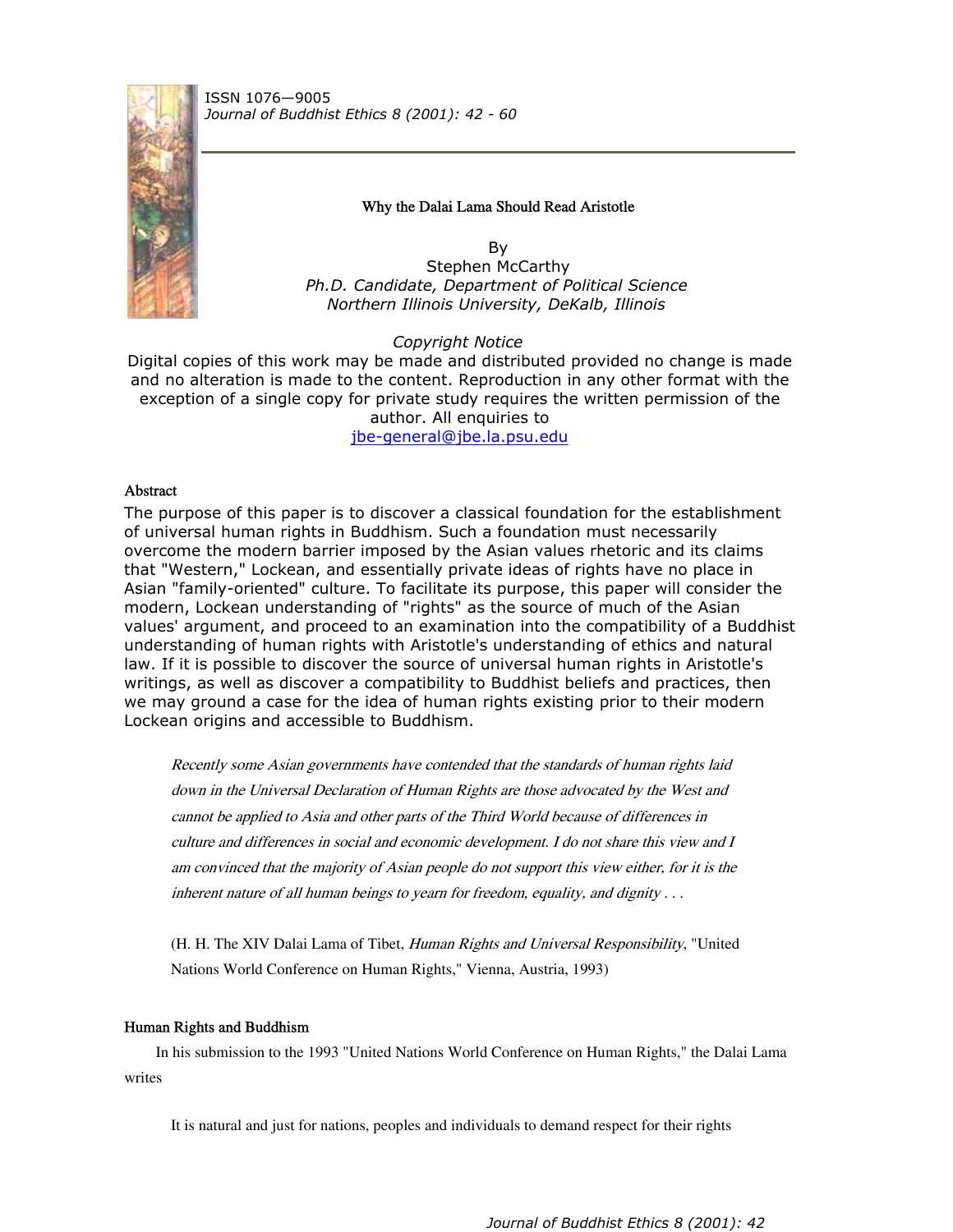and freedoms and to struggle to end oppression, racism, economic exploitation, military occupation, and various forms of colonialism and alien domination.<sup>1</sup>

The theme of the Dalai Lama's paper is his prescription for a universal responsibility to overcome the injustice of human rights violations. The theme of my paper is to seek the grounds for which the Dalai Lama, a Buddhist monk, may lay claim to the respect for universal human rights for Buddhist people around the world. Is Buddhism as Buddhism entitled to the umbrella of protection that the Universal Declaration affords to other major world religions for whom a claim to individual rights would seem to be more appropriate? Articles 2, 16, and 26 of the *Universal Declaration*—and more specifically, Article 18, all of which when read in conjunction with Article 30—provide a protection for the exercise of religion in general. But does Buddhism's idea of self-denial necessarily exclude Buddhists from claiming their individual human rights promised by the Universal Declaration? In proceeding along this path, I do not intend to seek a grounding for each of the individual Articles of the Universal Declaration in the Buddhist texts, although this indeed would promise to be a fruitful exercise, and has been undertaken by experts in Pāli.<sup>2</sup> I would, however, like to focus more upon the philosophical questions involved in Buddhist claims for human rights. I will begin by examining some of the current arguments offered in support of a synthesis of Buddhism with human rights, focusing in particular upon the more fundamental questions and problems that must be overcome, as well as some of the possible solutions that have been offered.

Damien Keown opines that unlike Christianity and Islam, Buddhism lacks the historical development of a social gospel within which questions of human rights can be addressed. Political events and first-hand experience in the course of this century, however, have forced the issue of human rights to the top of the agenda in Tibet and Burma.<sup>3</sup> Keown addresses the language appropriateness of leading Asian and Western Buddhists who express their concern about social injustice in the Western vocabulary of human rights. Keown's main concern is to answer the question of how human rights are to be grounded in "classical" Buddhist doctrine. He believes, rightly, that "classical" Buddhism is meant to encompass all of the major Buddhist schools because to insist on some sectarian distinction between, say, Theravada, Mahāyāna, and Zen, would be tantamount to insisting on a priority of cultural and historical circumstances that would deny the validity of universal human rights as a concept. Keown traces the evolution of the word "right" from its Greek and Latin usage to its personalized manifestation occurring somewhere between the writings of Aquinas and Hobbes. The notion of "natural" rights, according to Keown, only comes to prominence toward the end of the seventeenth century in the writings of John Locke, and together with their development in the eighteenth century, formed the basis of the contemporary notion of human rights. 4

Modernity's interpretation of the source of natural right, however, necessarily tarnishes the notion of natural right with a Lockean flavor. I will pursue this point later in my paper, where I will argue that the true source of "natural" right is to be found not in Locke, but in Aristotle, from whom it was selectively adapted by Aquinas. Although Keown argues that the concept of natural rights only emerged when the West moved from more hierarchical Roman and medieval organizational models of society toward egalitarianism, he does recognize that ideas about the just treatment of individuals on the basis of their common humanity are found in a secular context in Stoicism and in the writings of Cicero.<sup>5</sup> I would argue that it would be most improbable that a philosopher and statesman of the caliber of Cicero was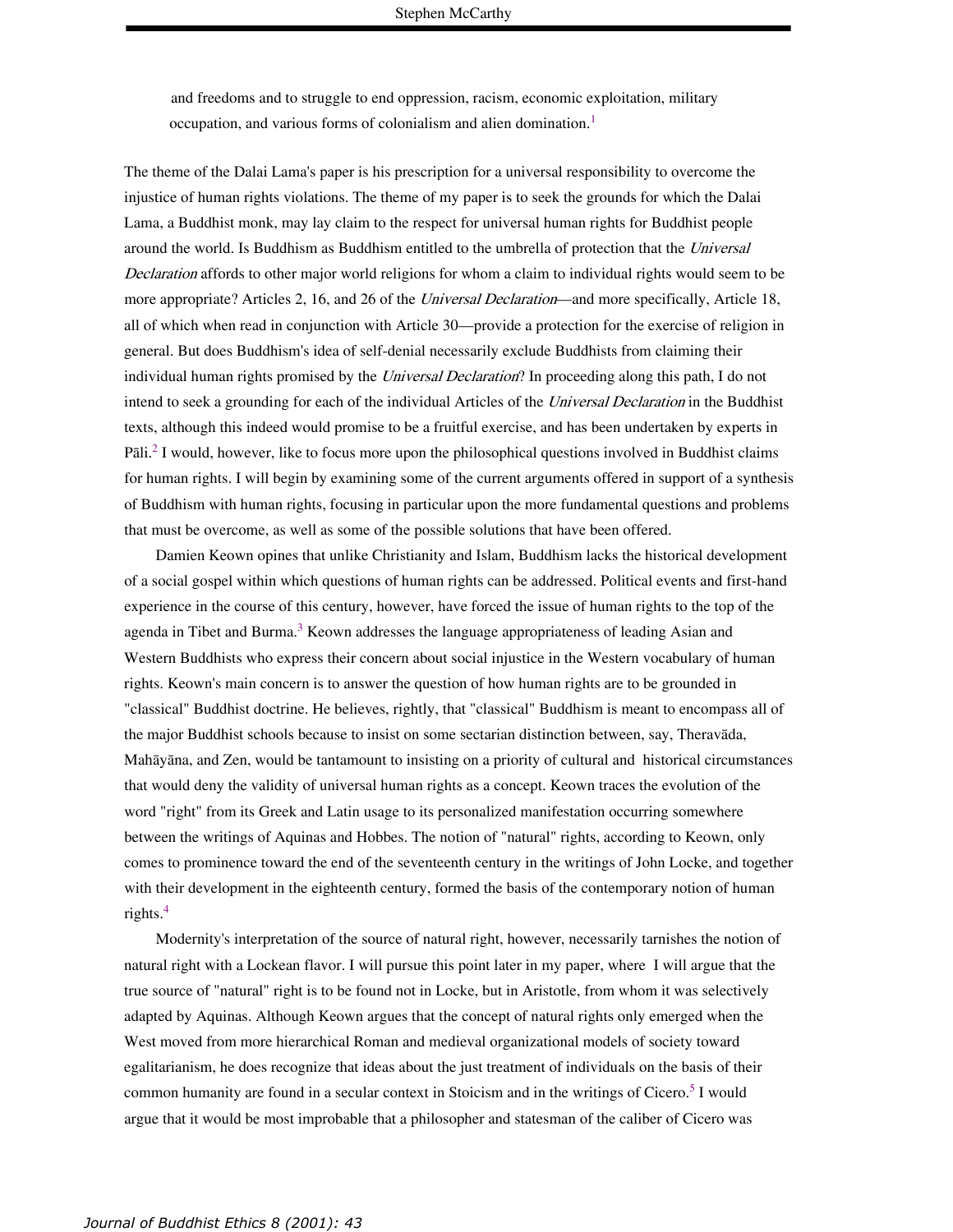unaware of the concept of natural right already existing, in a secular context, in the writings of Aristotle. Furthermore, ancient Greece was already a pure democracy during Aristotle's time.

On the question of the historical evolution of human rights, Keown concludes that the philosophical justification for a doctrine of human rights has always been available, although the ground in which this seed may flourish—particular combination of social, political, and intellectual developments—has not. Keown observes that the word "right" has its Western origins in the Latin *rectus*, meaning physically (and morally) straight (for example, rectitude), and in the Greek *orektos*, meaning stretched or upright. Similar words may be found in Sanskrit  $\eta u$  (straight or upright)and in Pali  $\eta u$  (straight, straightforward, honest, upright). Both the objective and metaphorical senses of "right" therefore appear in Buddhist and Western languages, though both Sanskrit and Pāli lack a word that equates with "right" as a subjective entitlement.

6 The modern Burmese usage of "human rights" *lu a-khuin-aye*, only appeared in colonial times. Keown believes that this does not mean that the concept of rights is alien to Buddhist thought, however, and that cultures may possess the concept of rights without having a word that expresses it. He is more concerned with the "intellectual bridgework" that must be put in place if expressions of concern about human rights are to be linked to Buddhist doctrine. He believes that in Buddhism, what is "due" in any situation is determined by reference to *Dharma. Dharma* determines what is right and just in all contexts and from all perspectives.<sup>7</sup> He believes that rights are the extrapolation of what is due under *Dharma*, and that they have not been imported into Buddhism but were implicitly present.<sup>8</sup>

The *Dharma* is the Buddha's teachings, and specifically, the teachings on the cessation of suffering, and the path to enlightenment (the Third and Fourth Noble Truths). One is said to realize the Third Noble Truth through overcoming "self-existence" by one's virtuous *karmic* actions. Overcoming one's selfexistence in Mahāyāna Buddhism means to realize that one exists in relation to other beings, and not as a self-existing entity. This is not relativism in the nihilistic sense of denying that there can be a distinction between good and bad, virtue and vice, knowledge and ignorance, and so on. It means that the law of karma (cause and effect of our actions underlying the Buddhist principle of rebirth or reincarnation) requires one to think before one acts, because all beings exist in a state of flux, relative to each other. Aristotle classifies man as a political animal who must exercise prudence on each occasion in dealing with his fellow men. If we concede that Aristotle's treatment of virtue is essentially non-theological, and that his idea of happiness is restricted to life in this world, then perhaps we can see some grounds for comparison with Buddhism lying at least at the level of man's actions toward his fellow man. The Fourth Noble Truth is the path to the cessation of suffering. If we enter the path with the aim to liberate ourselves from suffering, we may reach the enlightenment of  $\eta i\tau \nu \bar{a}n\bar{a}$ . Entering the path to enlightenment requires training in morality, concentration, and wisdom, in that order. Wisdom is highest, and when trained in selflessness, it remedies all the delusions. But morality must be addressed first because one must first be habituated to moral character. The practice of "pure morality" is the foundation of the path leading to enlightenment. To practice the *Dharma*, one must exercise virtue and avoid vice. The *Dharma* leads one from samsara to nirvāņa. In Tibetan (Mahāyýna) Buddhism, if one avoids the ten vices, he is said to observe the "pure morality" of the ten virtues, and will have a favorable rebirth in a higher realm. The *Dharma* therefore requires a deep conviction to the law of *karma*. And true pleasure and happiness will only come by following the *Dharma*, by turning one's body, speech, and mind toward virtuous actions.

One problem that may arise if we were to utilize modernity's reciprocal understanding of rights and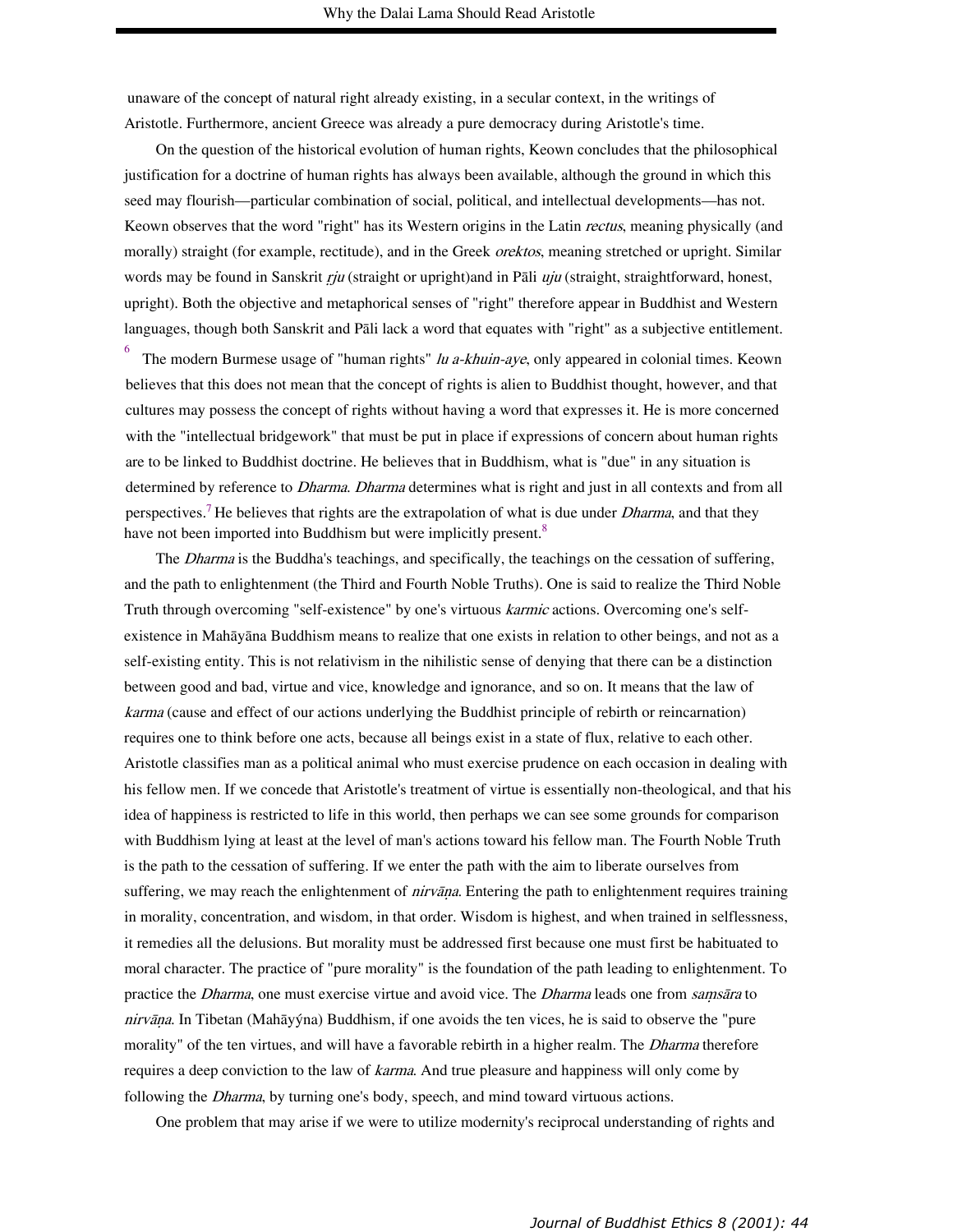duties as a basis for grounding human rights in Buddhism is that it changes and restricts the nature of the *Dharma*, and Buddhist ethics, accordingly. The *Dharma* would become a duties "straightjacket," so to speak, with judicial positivists examining and reexamining the meaning of words lying therein. Keown believes that until rights as personal entitlements are recognized as a discrete but integral part of what is due under *Dharma*, the modern concept of rights cannot be said to be present in Buddhism.<sup>9</sup> Unfortunately, I would tend to agree and further add that this fact alone should direct us toward a more fruitful endeavor of conceptualizing human rights within the classical theoretical framework. Recognizing that the idea of human rights is something that fundamentally, and universally, would best lie within a classical understanding of natural rights and natural law, rather than within the modern concept of rights, should be forced to the top of the theoretical agenda in considering countries like China and Burma. It is in these countries, and other "semi-authoritarian" regimes that dot the Asian geopolitical landscape, where the political elite have adopted Lee Kuan Yew's Asian values rhetoric to deny the existence of "Western" notions of human rights, being based upon a "Western" concept of rights as developed and understood by the "Western" tradition since John Locke. The modern Western concept of rights has become so fundamentally aligned with the writings of John Locke that the Western individual's pursuit of comfortable self-preservation has become an easy target for rhetoricians who promote a "family-oriented" culture as something supposedly peculiar to the East, in favor of the individualism found in the decadent West. Aristotelian natural law is not so much less "Western," but less modern, and far more universal in its nature and scope. Since Nature was also omitted from Article 1 of the Universal Declaration, human rights in their positivistic form exist only by convention and are prey to culturally relative interpretations and, ultimately, rejection. Having recourse to Aristotelian natural law allows a pre-modern understanding of the concept of rights and elevates the idea of human rights from its conventional form to a universal statement of human nature. A return to a classical understanding of natural law and natural right affords not only Buddhists, but all Asians, the opportunity to address their leaders' use of the Asian values rhetoric that embraces a Lockean understanding of rights, while keeping their dialogue within the bounds of the Western tradition. Addressing the Asian values political rhetoric on its own terms in this way reduces the need to struggle with cultural comparisons.

Finally, Keown tackles the problem of reconciling the principle of "human dignity" that appears fundamental to the Universal Declaration with the Buddhist principle of selflessness. In his most promising contribution to the debate, Keown follows Perera's interpretation of Article 1 of the Universal Declaration here, and believes that it provides the key to understanding human rights from a Buddhist perspective.<sup>10</sup> Article 1 of the Universal Declaration reads

All human beings are born free and equal in dignity and rights. They are endowed with reason and conscience and should act towards one another in a spirit of brotherhood.<sup>11</sup>

Keown believes that if one locates human rights and human dignity within a comprehensive account of human goodness, which sees basic rights and freedoms as integrally related to human flourishing and selfrealization, then human rights and human dignity may be grounded in Buddhism.<sup>12</sup> Understood this way, the *Universal Declaration* then maps the parameters of human "good-in-community."<sup>13</sup>They become the rights and freedoms that are required if human beings are to lead fulfilled lives in society in accordance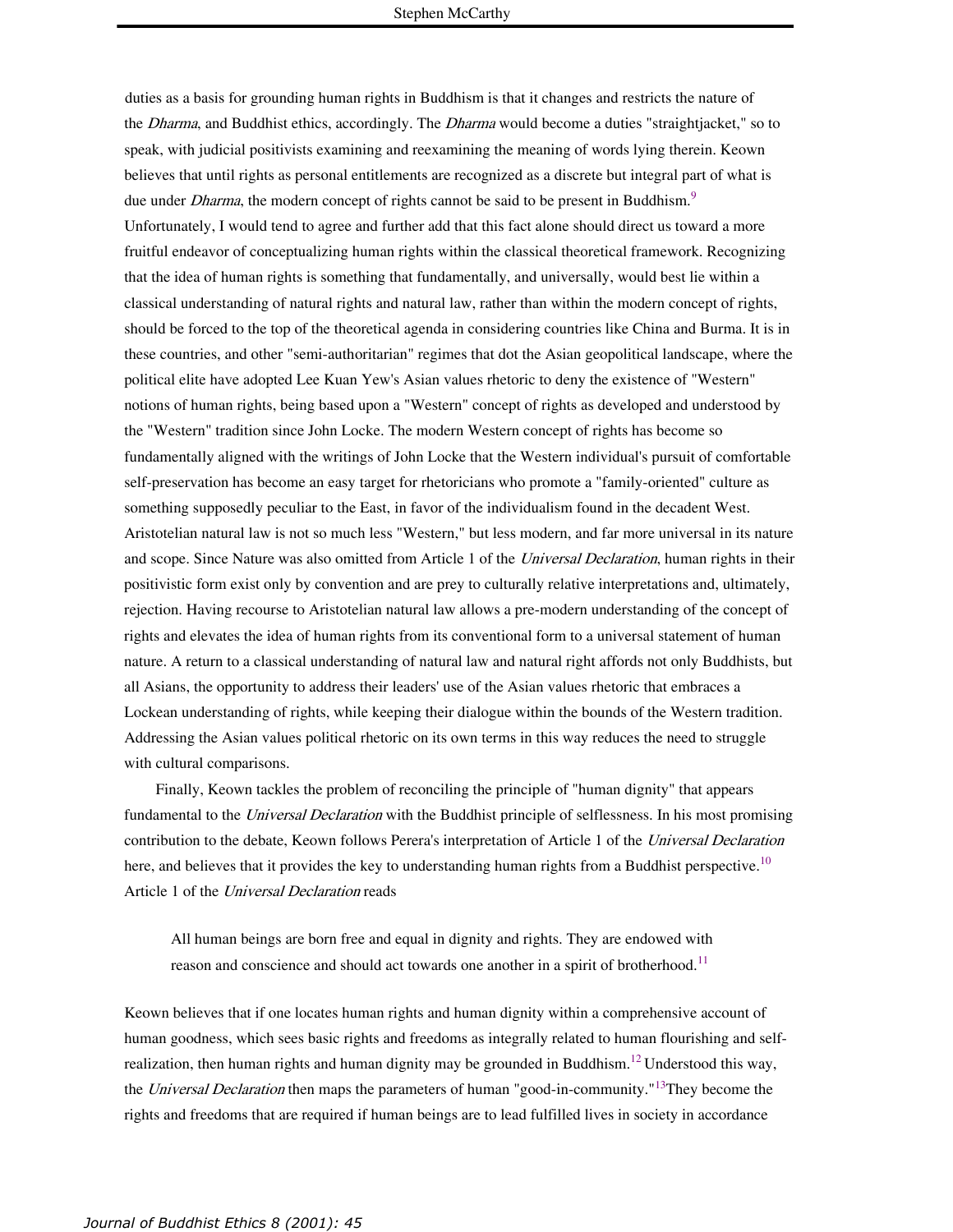with Article 29.1, which reads

Everyone has duties to the community in which alone the free and full development of his personality is possible. 14

Human rights secure the "minimum conditions" that allow for the possibility of human flourishing, and without these, the scope for human development and fulfillment is drastically reduced.<sup>15</sup> Once these minimum conditions are in place, then the various prescriptions for achieving what has been defined as constituting happiness or human good by the competing religions and secular philosophies of the world, may be freely pursued. There appears to be enough material in Keown's notion of human rights providing the "minimal conditions" for the potential for human fulfillment, development, and enlightenment to justify this as sufficient for the recognition, if not for the grounding of, human rights in modern Buddhist doctrine. Such an adaptation of Buddhist doctrine would seem to agree with the proclamation, made at the beginning of the Universal Declaration, for all nations to strive for the effective recognition of human rights through teaching and education. This seems also to be in agreement with the principles of natural law because, whereas attempts to codify the principles of human rights into declarations inevitably reduce the flexibility of natural law, education that is guided by a common standard would at least provide the opportunity for prudence to emerge in all actions concerning human rights.

Garfield argues that rights can only be coherently formulated and advanced in Buddhism if they are grounded in compassion.<sup>16</sup>He is in agreement both with Keown's notion that certain minimal conditions must be secured in order to facilitate the possibility for human flourishing to take place, and the Dalai Lama's view that the most important moral quality to cultivate is compassion, and that compassion, skill in its exercise, and insight into the nature of reality are jointly necessary and sufficient for human moral perfection<sup>17</sup> Could the Dalai Lama's words here be interpreted in a manner that is compatible with a certain reading of Aristotle's teaching in the *Nichomachean Ethics*? That is to say, could the skillful exercise of compassion, together with insight into the nature of reality, constitute a certain mixture of the political life with the contemplative life that would be required for happiness? The answer to this question of course may depend somewhat on how Aristotle addresses the issue of compassion or pity in his writings. Compassion in the political life, accompanied by reason in the contemplative, may satisfy the most important moral quality for the Dalai Lama.

Dhammapidok believes that human rights are a purely human social convention forged through compromise. They are not "natural rights" and thus do not have any firm and lasting foundation of truth, but must be supported by laws and be accepted by all parties in order to work.<sup>18</sup> Dharma, according to Dhammapidok, is natural law. Human rights, being human law, only derive their value from being the means toward realization of the *Dharma* or natural law, which for him means "man's internal independence and freedom."<sup>19</sup> But like Keown, Dhammapidok opines that in order for individual perfection to be possible at all, the external environment must be favorable, and this requires the society to endorse human rights. Though necessary, human rights are never sufficient, and if they are applied without the right conditions of the mind, they will only lead the people astray and will work against the realization of individual perfection. 20

Charles Strain believes that in focusing upon "human dignity" as its foundations for human rights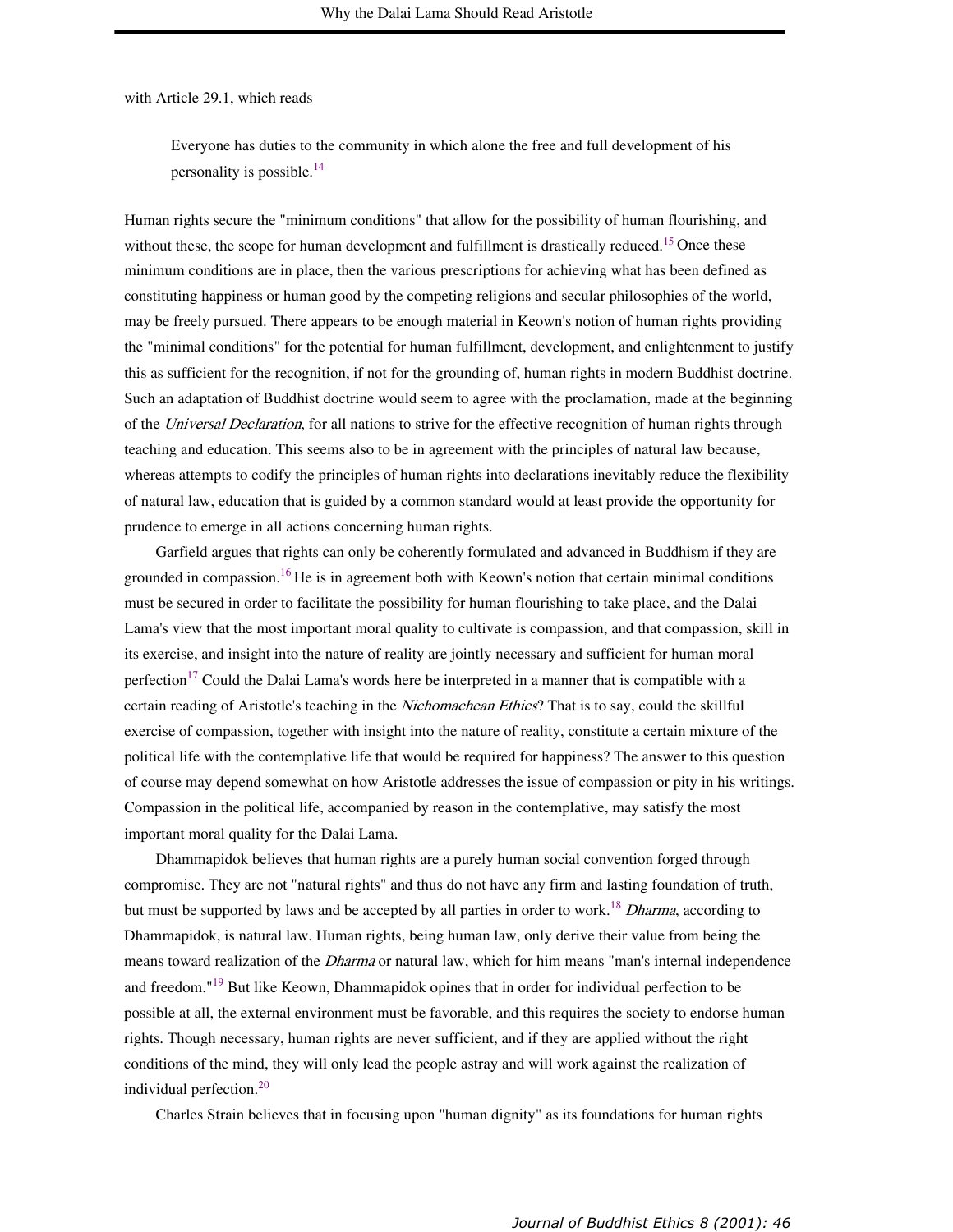teachings, Catholicism deliberately chose words that would act as a bridge concept to other communities.<sup>21</sup> Buddhism, it appears to Strain, could just as appropriately choose its own bridge concept with respect to grounding human rights in its own peculiar notion of "human dignity," as suggested by Keown.

#### Asian Values and Human Rights

Thus far we have been examining the various arguments proposed to enable the notion of human rights to be grounded in Buddhism. Many of these arguments have attempted to overcome the problem of applying a modern, liberal, or Lockean understanding of personal rights to a doctrine that preaches the fundamental idea of selflessness. John Locke's theory of property is derived from man's natural right to self-preservation, and Locke places no practical limits upon man's acquisitiveness, provided no injury is done to others in securing one's property. Being a natural right, self-preservation falls within Locke's understanding of natural law. Locke's right to property is a civil right that exists prior to civil society and as such is intensely personal. Man in civil society has a right to acquire as much property as he pleases.<sup>22</sup> In most modern liberal societies (Western and Eastern) with capitalist systems of government that are fundamentally based upon Locke's natural right to property, the idea of rights must necessarily become intertwined with the personal and individual protection of one's self, one's property, and one's right to an unfettered acquisition of property. Civil liberties, civil rights, and modern libertarianism also draw heavily from a Lockean understanding of natural right. Conventional human rights were composed during the twentieth century at an epoch where competing ideologies espoused alternative theories of property as the basis for a system of government. Today, capitalist thought dominates world commerce, politics, and the handling of social issues like human rights by the West. It is hardly surprising, then, that the Asian values rhetoric arose from "Eastern" societies who were progressing along the path of economic development at a rapid pace that, ultimately, demands political reform in order to continue. In response to Western allegations of human rights violations, many Asian states defending their human rights policies have, at one time or another, adopted the Asian values rhetoric to interpret these rights as peculiarly Western and individualistic.

Lee Kuan Yew has been accredited with being the father of the Asian values debate because of his proselytizing since the 1980s on the existence of a common set of shared Asian values. Confucianism has become the standard bearer for Asian values since the Singapore leadership decided to sponsor a study of Confucian ethics to acquaint its citizenry (especially its Chinese immigrants) with their cultural heritage. <sup>23</sup>An Institute of East Asian Philosophies was established within the University of Singapore to define Confucianism for the citizens of Singapore. The Institute later refocused on studying the so-called East-Asian economic miracle, which was achieved with the aid of Confucian values.<sup>24</sup> These values are necessarily selective and interpreted in such a way that supports the government's survival ideology. The Singapore government issued a set of five "shared values" as a result of its national ideology debate in the 1980s: "nation before community and society above self; the family as the basic unit of society; respect and community support for the individual; consensus instead of conflict; and racial and religious harmony."<sup>25</sup> The idea of "shared values" helps not only to bridge the gap between Singapore's rulers and its people, but it also helps to mask the suspicion among Singapore's Malay and Indian ethnic minorities over the government's imposition of an Asian identity based on Confucian philosophy. If the values are "shared,"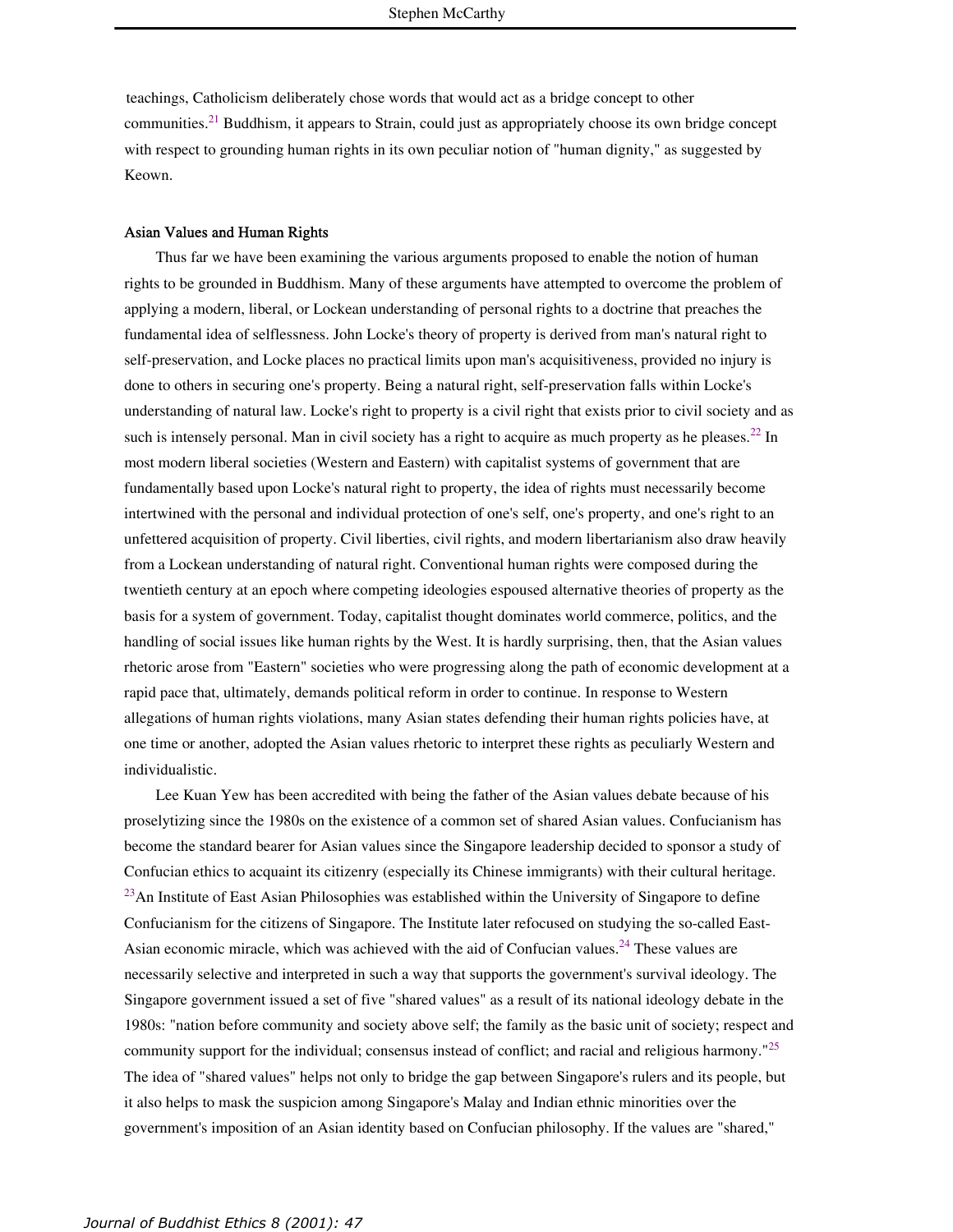then any ethnic opposition to the government's policies must be interpreted as illegitimate.<sup>26</sup>

Lee contends that the West has abandoned an ethical basis for society, believing that all problems are solvable by a good government, which in the East was never believed possible.<sup>27</sup> He condemns the Western liberal and intellectual tradition that has developed since World War II that claims that human beings have arrived at a perfect state where everybody would be better off if they were allowed to do their own thing and flourish.<sup>28</sup> The idea of the inviolability of the individual, he believes, has been turned into dogma.<sup>29</sup>He finds parts of the American system totally unacceptable: guns, drugs, violent crime, vagrancy, unbecoming public behavior—in sum, the breakdown of civil society. The expansion of the right of the individual to behave or misbehave as he or she pleases has come at the expense of orderly society. In the East, says Lee, the main object is to have a well-ordered society so that everybody can have maximum enjoyment of freedoms. This freedom can only exist in an ordered state and not in a natural state of contention and anarchy. 30

Lee argues that the fundamental difference between Western concepts of society and government and East Asian concepts is that Eastern societies believe that the individual exists in the context of the family. He or she is not pristine or separate, but exists as part of a family, which in turn exists as part of an extended family and friends that make up the whole of society. The ruler of a government does not provide for a person what society best provides.

"There is grave disquiet when we (the East) break away from the tested norms, and the tested norm is the family unit. It is the building brick of society<sup>"31</sup> and "has provided a kind of survival raft for the individual." $32$ 

Lee's insistence that the fundamental difference between Eastern and Western values rests upon the East's greater emphasis of the "family" demands that we examine the Universal Declaration. The Universal Declaration has been branded a Western document by scholars like Huntington who claim that modern ideas of democracy have only developed in non-Western societies, if at all, as a product of Western colonialism and imposition.<sup>33</sup> Indeed, all of the Southeast Asian countries, and many of the East Asian countries, were either still under colonial rule or had just gained their independence at the time of the Universal Declaration's writing in 1948. So if we concede that the Universal Declaration embodies Western values, then does it also embrace any notion of that fundamentally Eastern idea, according to Lee, the "family"? Article 16(3) of the Universal Declaration reads

"The family is the natural and fundamental group unit of society and is entitled to protection by society and the State."<sup>34</sup>

Since the *Universal Declaration* is a convention that, on average, reflects the spirit of natural law, natural law would seem to indicate therefore that the family is by nature the fundamental unit of society. This observation was also made in Book 1 of Aristotle's Politics. Lee's contempt for Western values must therefore be founded upon what he sees as the modern moral decay of the "family" in the West, and its insistence upon a politically correct reading of the *Universal Declaration* by over-emphasizing Lockean rights, as illustrated by the modern Buddhist scholars writings on human rights. Chuan Leekpai hints at this interpretation also in his opening statement to the "World Conference on Human Rights" in Bangkok.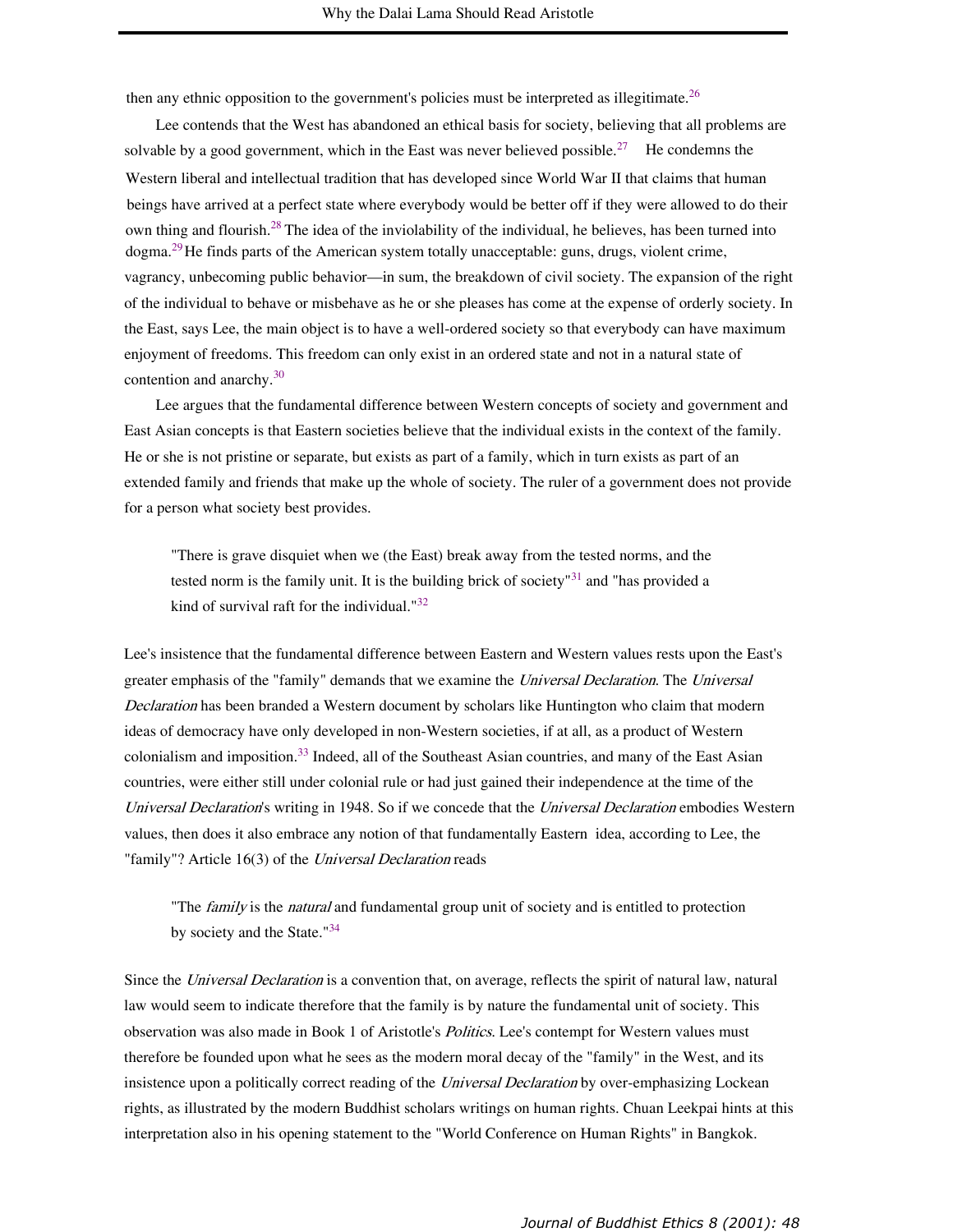"Our sight is set on the higher horizon of human rights. By this, I am referring to the growing awareness in Thailand of an individual's rights and fundamental freedoms as well as of one's *duties* to society.<sup>35</sup>

But in response to this charge, Article 29(1) of the Universal Declaration says

"Everyone has *duties* to the community in which alone the free and full development of his personality is possible."<sup>36</sup>

Could Lee's quarrel with the *Universal Declaration* simply be understood as a criticism of a flawed modern, and Western, elevation of rights over duties? Although the *Universal Declaration* speaks of family and duties, it most commonly emphasizes rights. But if it had contained an elaboration of duties as well, then would it not appear to be more of a "duties" straightjacket, limiting an individual's freedom, rather than a declaration of the individual's freedom? In other words, does the *Universal Declaration* for the most part, assume the very duties that Lee attempts to identify as Asian values, values that essentially convert all of the Declaration's rights into a monolithic duty called the "family"?

Furthermore, it appears that Lee's attempt to circumvent the Universal Declaration may be explained by his wish to avoid the limitations imposed by Articles 29(3) and 30. Lee (and China) cites the maintenance of morality and public order as the justification for authoritarian rule, and Article 29(2) does indeed allow for some flexibility along these lines.

"In the exercise of his rights and freedoms, everyone shall be subject only to such limitations as are determined by law solely for the purpose of securing due recognition and respect for the rights and freedoms of others and of meeting the just requirements of morality, public order, and the general welfare in a democratic society."<sup>37</sup>

But thereafter follows the provisos in Articles 29(3) and 30:

"These rights and freedoms may in no case be exercised contrary to the purposes and principles of the United Nations . . . Nothing in this Declaration may be interpreted as implying for any State, group, or person any right to engage in any activity or to perform any act aimed at the destruction of any rights and freedoms set forth herein."<sup>38</sup>

The only justification for limiting the individualistic conception of nature, then, as outlined in the Universal Declaration, cannot diminish the rights and freedoms that the Declaration itself guarantees. A strict interpretation of the Universal Declaration, therefore, may help to explain the "rights" straightjacket embodied in Western values that Lee finds to be so uncomfortable.

### Aristotle, Buddhism and Human Rights

What I now propose to undertake is an examination of a notion of rights that is pre-Lockean and more congenial to Buddhist teachings. If one were attempting to address Keown's idea of developing an "intellectual bridgework" necessary to ground human rights in Buddhism, then perhaps it would be more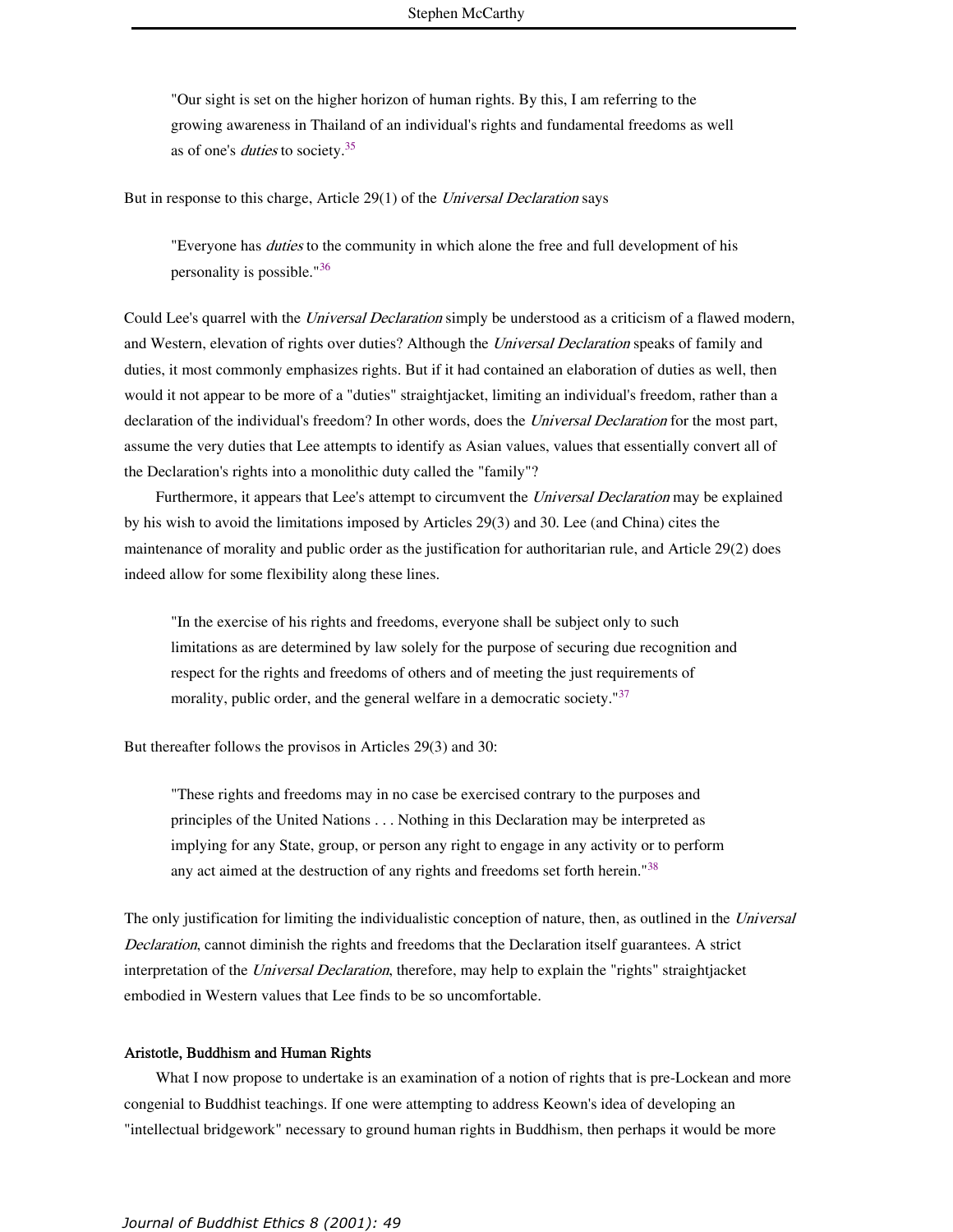useful to construct a bridge between Buddhism and the ancient understanding of natural rights and natural law in order to overcome the modern obstacle of Lockean rights. Here I will examine some of Aristotle's ideas that may prove to be more conducive to this exercise, and attempt to relate these to human rights, Buddhism, and the arguments above.

Many commentators have drawn comparisons between Buddhism's teachings on the "middle way" path to enlightenment and Aristotle's teachings on virtue being a mean. In the *Ethics*, Aristotle says that all men desire the good, and the highest good is something that all agree will bring happiness. All desire happiness, not as a means to something else, but for its own sake. What people disagree over is where happiness is to be found and what good is to be desired. Some desire some good for the honor, pleasure, or wealth that it brings. But for Aristotle, what defines human happiness is the excellence of a thing rather than the honor that one derives from it. The good desired must be a human activity, and an activity of that part of human beings that differentiates them from the other animals, namely the soul. So happiness is an activity of the soul in accordance with some human excellence or virtue. The core of happiness is virtue, and moral or ethical virtue is the choice of a mean between two vices, excess and deficiency. The mean is such as right reason declares it to be. It is the best with respect to virtue and it involves holding "dispositions"<sup>39</sup> "at the right times and for the right things and towards the right men and for the right purpose and in the right manner."<sup>40</sup>

[Moral] virtue, then, is a habit, disposed toward action by deliberate choice, being at the mean relative to us, and defined by reason and as a prudent man would define it . . . Thus, according to its substance or the definition stating its essence, virtue is a mean, but with respect to the highest good and to excellence, it is an extreme.<sup>41</sup>

If the ultimate opposing delusions in Buddhism are permanence and nihilism, and if the path to enlightenment requires one to chart the middle way between these two, then would it be possible to claim that choosing virtuous *karmic* actions in Buddhism is generally performed in the same manner as when one's practical wisdom chooses virtuous action according to Aristotle? In Buddhism, all morally virtuous actions appeal to wisdom for guidance, as do the intellectual activities of concentration and meditation. The Dalai Lama writes:

If you are endowed with the faculty of wisdom, you will not fall to an extreme philosophical position of permanence or nihilism. The obstacle to wisdom is ignorance. The method for overcoming this ignorance is to increase your knowledge through study . . . The wisdom discriminating the nature of phenomena is the primary cause for achieving enlightenment . . . Having obtained this precious human life endowed with a complex brain, we must make use of its special qualities and apply the unique faculty that we are endowed with, that is, the power to discriminate between right and wrong.<sup>42</sup>

Wisdom in Buddhism, then, appears to be both theoretical and practical. Wisdom receives its ruling status from the ability of knowledge to overcome the delusion of ignorance. And because one's virtuous karmic actions appeal to wisdom on each occasion, to discriminate between right and wrong; this kind of practical wisdom is very similar to Aristotle's "prudence"—"a disposition with true reason and ability for actions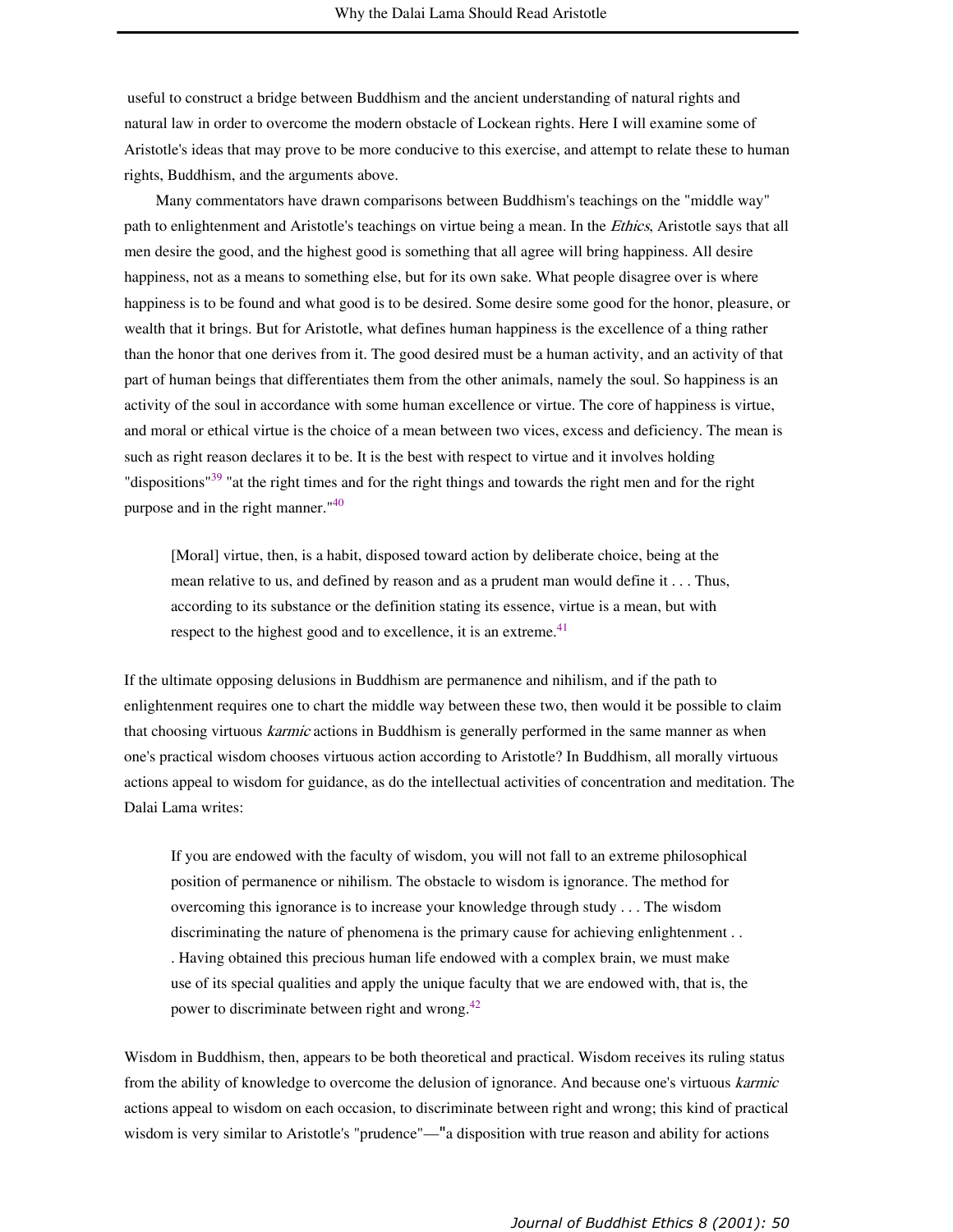concerning what is good or bad for man."<sup>43</sup> Prudence directs one's actions toward the good and noble end. And since happiness is thought to be the end desired by all, Aristotle's prudence directs actions toward virtue. The bliss and happiness of *nirvana* is the "end" toward which all who practice the *Dharma* aspire, and their virtuous *karmic* actions accumulate to help them reach that end. For both Aristotle and for Buddhists, achieving these ends requires one to choose a deliberate course of morally virtuous action, and this choice is informed by practical wisdom. This successful path of action, which happens to be virtuous, is a mean between vices in Aristotelian thought and a "middle way" between paths of delusion in Buddhist thought. Both paths of successful action, which may happen to coincide, require one to exercise their power to discriminate between right and wrong, and the ends of these actions are said to bring happiness. The action becomes the focal point for comparison.

Having established some grounds for comparison of the general idea of virtue in Buddhism and in Aristotle, we should now search for any possible grounds for laying the ideas that are the foundations of human rights in Aristotle. Indeed, if the philosophical foundations for human rights and the Universal Declaration may best lie in natural law, then our first task should be to locate natural law in Aristotle. In Book 5 of the *Ethics*, Aristotle raises the idea of natural justice within the context of political justice where he states, "[t]hat which is politically just may be natural or legal. It is natural if it has the same power everywhere and is not subject to what one thinks of it or not."<sup>44</sup> He then states that not all justice is legal justice, as some would have us believe, but however, "there is a sense in which this is true. Perhaps among the gods, at least, this is not the case at all, but among us there is something which is just by nature, even if all of what is just is subject to change."<sup>45</sup> Aristotle is distinguishing natural justice or natural right from legal or conventional justice here. It is important to note that he places both senses of justice under the umbrella of political justice, and hence somehow within the realm of the political animal, man. If both fall within the category of political justice, then perhaps Aristotle is suggesting that justice can only be truly understood through its performance in relation to other human beings. This would seem to conform with his belief (and Buddhism's) that teaching or talking about the ethical virtues by itself is insufficient. They must also be acted out. And since the circumstances vary on each occasion, then legal justice must have recourse to some extra-legal equitable idea of justice that lies within human understanding, (or, as Aquinas posits, "justice to the extent that it is imparted to the human mind by nature"<sup>46</sup>, and hence within natural law. The application of natural law through equitable measures requires an adaptation of the natural law to suit particular events, and this is the (limited) sense in which all justice can be viewed as legal, and by which all of what is just may be subject to change. That is, only in the manifestation of natural law to suit particular events, as in equity law, or in the codification of natural law, as in the Universal Declaration. But such adaptation does not change the essential character of natural law, which has the same power everywhere, unless it is done with a purpose other than, or in addition to, securing universal justice, as in the 1993 Bangkok Declaration of Asian States. Aristotle also talks of universal statements in his discussion of equity. He believes that all laws are universal in statement, but about some things it is not possible for a universal statement to be right.<sup>47</sup>

So when the law makes a universal statement about a subject but an instance of that subject is not rightly covered by that statement, then it is right to correct the omission made by the legislator when he left some error in his unqualified [that is, universal] statement; for the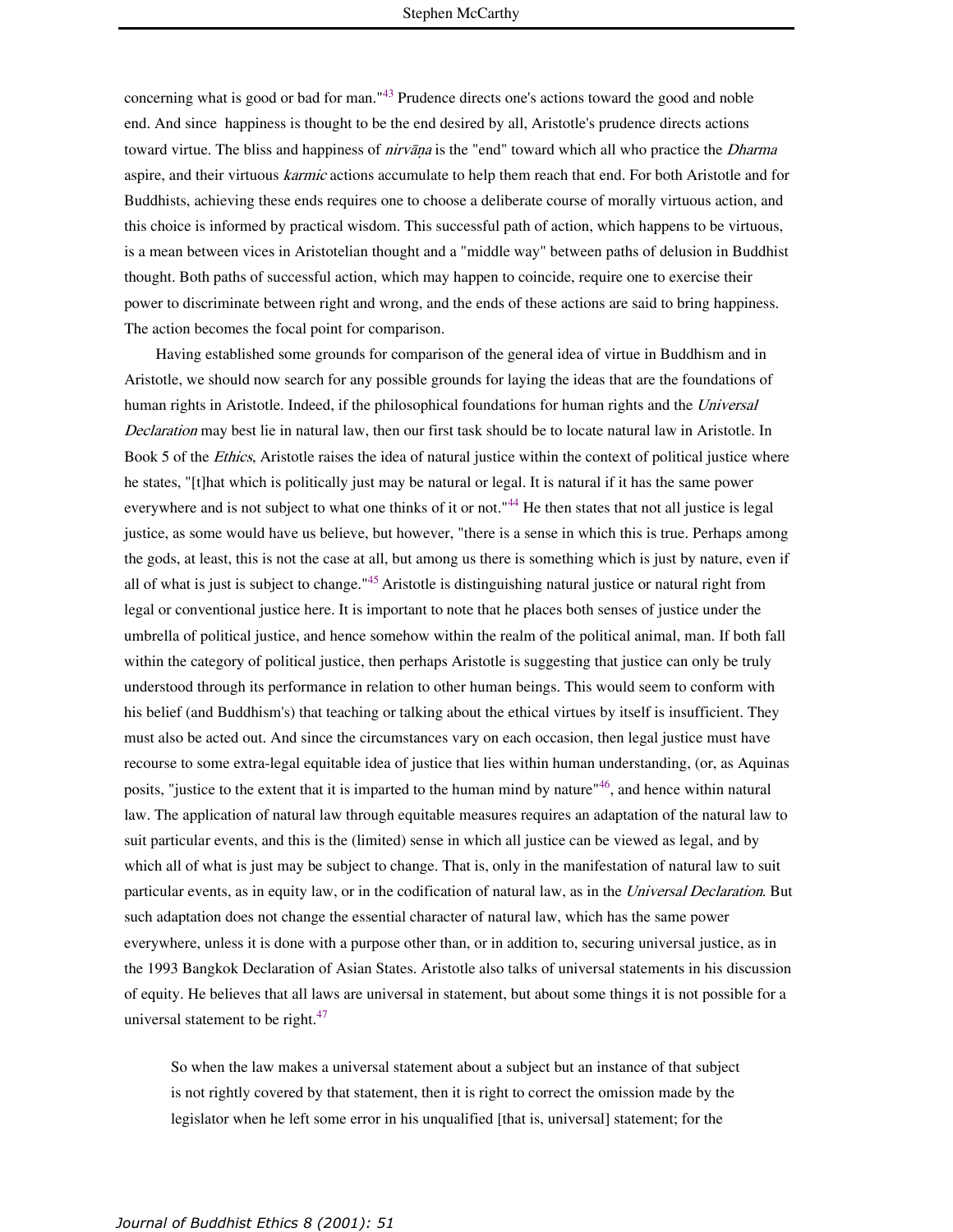legislator himself would have made that correction had he been present, or he would have legislated accordingly if he had known.<sup>48</sup>

Although the Universal Declaration itself is not a law, it is a universal statement. Would Aristotle prescribe the legislation of this universal statement in such a way as to conform to a particular country's cultural practices and traditions? Could legislators omit, or add to, the Declaration in order to meet certain political objectives? Because this discussion appears within the context of natural justice and the equitable correction of legal justice, it seems that Aristotle would disapprove of any political and cultural interpretations that have the effect of denying the essence of the universal statement. For example, Chuen Leekpai's Opening Address at the Asian meeting of the 1993 "United Nations World Conference on Human Rights," and the subsequent Bangkok Declaration.

Aristotle's extensive account of friendship in Book 8 of the Ethics includes examples of natural familial friendship that contradict Lee Kuan Yew's claim that respect for "the family" is a particularly Asian value. Article 16(3) of the *Universal Declaration* reflects Aristotle's account of familial friendship: "The family is the *natural* and fundamental group unit of society and is entitled to protection by society and the State."<sup>49</sup> Moreover, Aristotle's notion of natural friendship extends not only to members of the same race, but to the extent that each individual is a fellow human being.<sup>50</sup> "In travels too," Aristotle says, "one may observe how close and dear every man is to another man."<sup>51</sup>Perhaps the most revealing, at least for our purposes, of Aristotle's passages on his philanthropic idea of friendship is this: "for there seems to be something just between every man and every one who can participate in an association where there is law or agreement, and hence in a friendship to the extent that each of them is a man."<sup>52</sup> If read in isolation, then this passage could provide the basis for grounding human rights in Aristotle. Perhaps the notion of human rights could fall within one of his three kinds of friendship—pleasure, utility, or virtue. But Aristotle seems to qualify his account of friendship by requiring that true friendship entails a certain level of recognition, reciprocity, and a feeling of being well-disposed between those who call each other friends. The real question for us then becomes, how strictly should these conditions be applied to philanthropic friendships? Could such a wide interpretation of friendship, even with other races, be possible according to Aristotle? Or perhaps we should ask whether such a friendship would be practical according to Aristotle.

Philanthropic friendship certainly appears to be natural, but Aristotle does not include it among the more familial kinds, and he does not give such an extensive account of it. Is he perhaps acknowledging the possibility of humanitarian sentiment, while illustrating the difficulty of transforming such a sentiment into the political realm via the establishment of an international community? Living in a *polis* would not have inspired such grand ideas as a League of Nations or the United Nations. And if we interpret his comment that "there is only one form of government that is by nature the best everywhere"<sup>53</sup> as meaning that each race of people will have by nature, a form of government that best suits their particular culture and circumstances, then this would rule out the possibility of any form of global government. But if we were to read the passage with a more exclusive interpretation, then perhaps it is possible that Aristotle would have approved of a global government like the United Nations that promotes, on average, more liberal democratic ideas over authoritarian ones.

In his submission to the "United Nations World Conference on Human Rights," the Dalai Lama

*Journal of Buddhist Ethics 8 (2001): 52*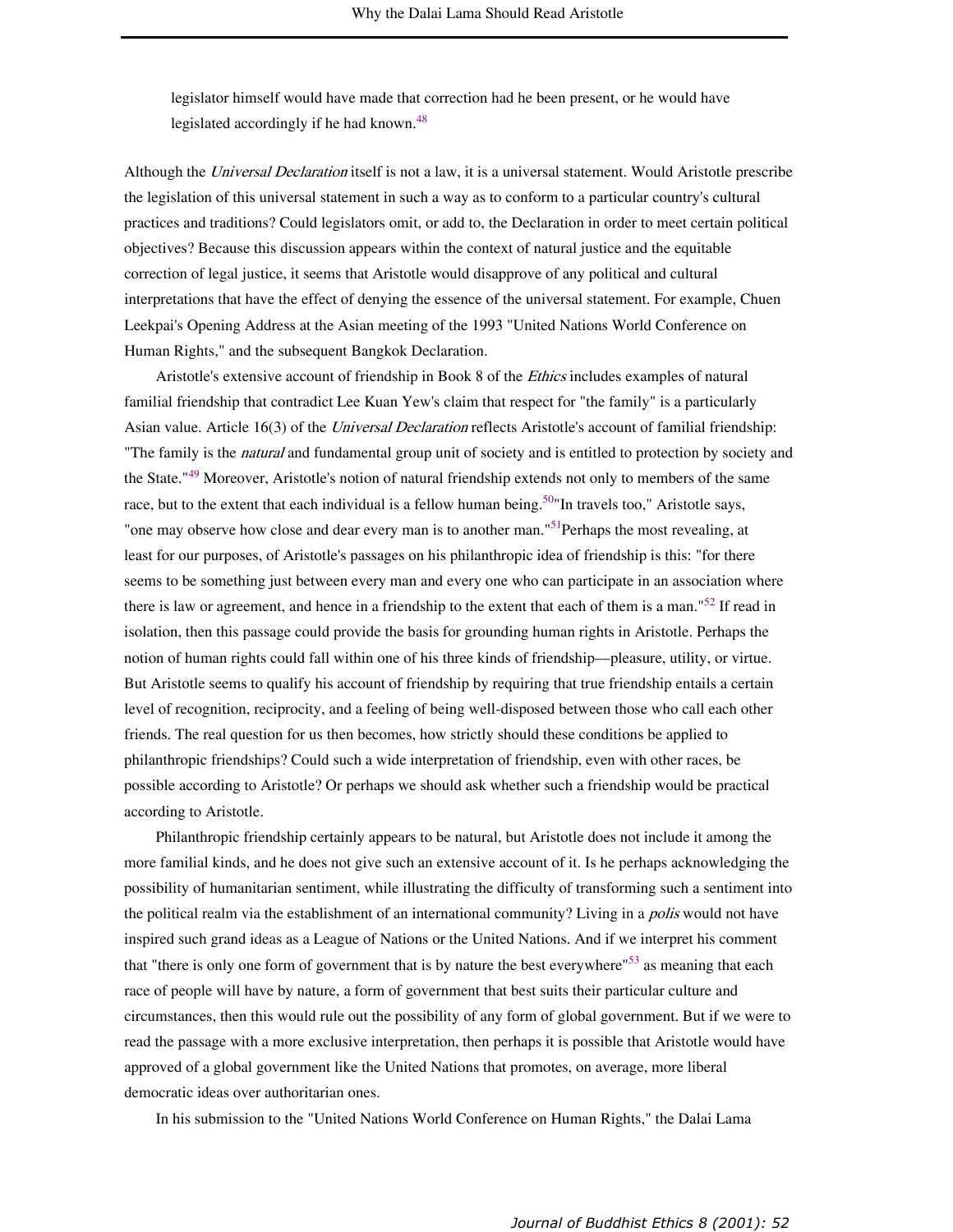#### wrote:

No matter what country or continent we come from, we are basically the same human beings. We have the common human needs and concerns. We all seek happiness and try to avoid suffering regardless of our race, religion, sex, or political status . . . The rich diversity of cultures and religions should help to strengthen the fundamental human rights in all communities. Because underlying this diversity are fundamental principles that bind us as members of the same human family. . . . It is not only our right as members of the global human family to protest when our brothers and sisters are being treated brutally, but it is also our duty to do whatever we can to help them.<sup>54</sup>

And in a meeting of the Parliament of the World's Religions, the Dalai Lama, along with a gathering of representatives from the major world religions, promoted the *Declaration Toward a Global Ethic*.<sup>55</sup> One wonders what Aristotle would have thought of the ideas of universal responsibility, a global human family, and a global ethic, and whether such ideas could have been successfully laid down in such a positivistic conventional form like the *Universal Declaration*. How seriously would he have taken friendship with people from another race? Could Aristotle have dismissed the possibility that his student, Alexander, could sustain an empire based on philanthropic friendship? Perhaps Aristotle's realism would tell us that he thought there is a natural limit to the extension of philanthropic friendship, or at least to the effectiveness of such modern notions as a global human family. Instead of espousing these ideas that could appear to be vague and unenforceable at the individual level, Aristotle would promote the exercise of prudent action respecting human rights on each occasion. And the knowledge required for such prudent action could only come through the education of human rights and our own personal experience.

Throughout his account of friendship in Books 8 and 9 of the *Ethics*, Aristotle emphasizes the idea of a friend being another "self," and that friendship is an extension of the love of one's "self" in others. "Selflove" is promoted because loving others is an extension of one's self. Some may point to Aristotle's notion of "self-love," as an example of a fundamental departure from the Buddhist principle of "selflessness." But if we examined the two senses in which self-love are described in the Ethics, we could find some agreement with Buddhism.

The first sense of self-love described by Aristotle involves those who are justly reproached for desiring more than their share of honors, property, or bodily pleasures.<sup>56</sup> Most people are of this kind, and are ruled by their passions, harming themselves and their neighbors. But to be a self-lover in the second and higher sense is to live a life according to reason and to love this part in oneself that is highest and rules the soul.<sup>57</sup> Such a person could ironically be said to be "greedy" for the good and noble things. It appears that a certain degree of self-love is required and taken as a given throughout the Ethics, because otherwise one would be ignorant about what is best for one's self and how practicing virtue is also practicing what is best for one's self. In a general sense, a true self-lover could be viewed as the temperate individual who loves the whole part of his/her soul, integrating the passions with reason in harmony. Aristotle's self-love is not meant to be hedonistic or pleasurable in this sense, but more like an account of "human dignity" that could be accessible to socially engaged Buddhists attempting to ground human rights in Aristotle. In Buddhism, the idea of "selflessness" reflects Aristotle's second sense of self-love. If the key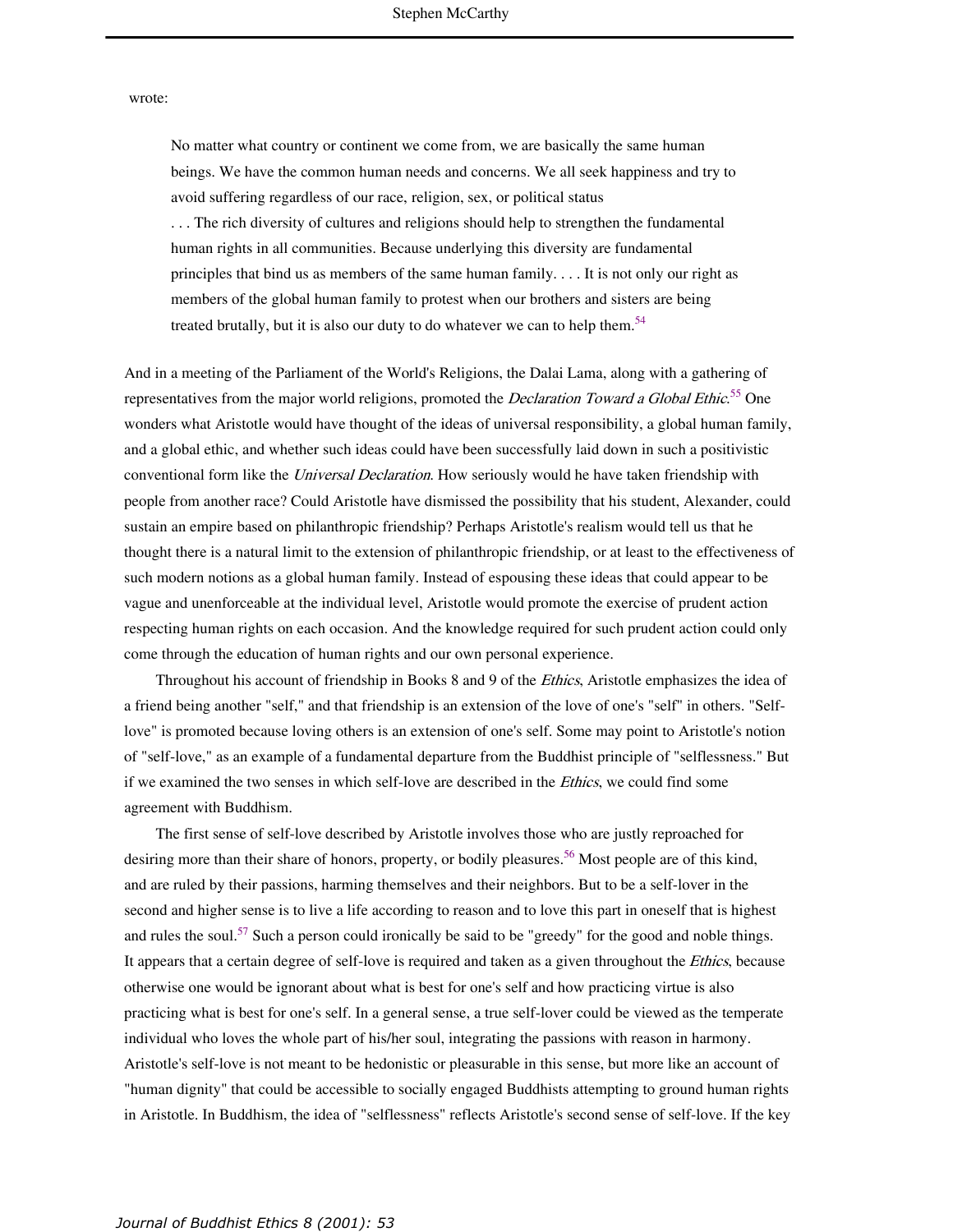to understanding the action is understanding the end toward which it is directed, then in Aristotle, the end of virtuous action is the good and noble. In Buddhism, the end of virtuous intention and action is enlightenment and *nirvāna*. By being altruistic for one's own benefit, then aspiring to reach *nirvāna* could be considered a selfish act. Buddhists would agree with Aristotle, however, in justly reproaching the first sense of "self-love."

If we can now claim that the *Universal Declaration's* notion of human dignity lies congenially with Aristotle's idea of self-love, then would the Buddhist pursuit of enlightenment also require a similar sense of human dignity? Could Buddhism provide a non-theological understanding of human dignity similar to Aristotle's, and therefore supply a philanthropic substitute for God being omitted from the Universal Declaration?

Happiness, according to Aristotle, is to live a life according to virtue. But happiness also requires a certain minimal provision for "external goods"<sup>58</sup> or "equipment"<sup>59</sup> in order for virtue to acquire force. Could the *Universal Declaration* be seen as part of the equipment necessary for happiness, and a particularly important piece of equipment for those who are deficient in the external goods due to reasons of their birth, wealth, or other conditions chanced upon them by the divine gods? We could restate Keown's formulation here in Aristotelian terms by saying that happiness requires virtue and the Universal Declaration in order to ensure the possible achievement of human dignity. Or to put it another way, enlightenment is the highest form of happiness for a Buddhist, as well as being the supreme achievement of human dignity. And enlightenment requires the minimal conditions secured by the Universal Declaration in addition to virtue. This reformulation would allow us to ground both the general idea of human rights in Buddhism, as well as ground Buddhist claims for human rights in Aristotle's understanding of nature.

Because compassion is central to Buddhist ethics, we should attempt to discover some compatible idea in Aristotle. Keown rightly points out that compassion, by itself, is insufficient to ground human rights in Buddhism because it lacks the necessary guidance by reason. There is no Greek word for compassion, and so it does not exist in Aristotle. But we may glimpse something along these lines in Aristotle's notions of pity, goodwill, benevolence, and munificence, though the last three could equally fall within the Christian umbrella of charity. In Christianity, pity is a virtue, but in the Ethics, pity is described as a "feeling" rather than as a virtue of habit. Since we are born with pity in our nature, pity would be a part of natural law. One wonders whether Aristotle would see that regarding pity as a virtue would require such a radical change in our human nature as to demand that we keep it in the realm of "feelings." We are said to be "moved" with respect to pity, while with respect to virtues and vices we are said to be "disposed" in a certain manner.<sup>60</sup> Aristotle says that there are three things in the soul, feelings (passions), powers, and habits.<sup>61</sup> Feelings do not dispose us toward action. Habits on the other hand, are the qualities in virtue with which we are disposed toward our feelings. Powers are the qualities in virtue of which we are disposed to be "affected" by our feelings.<sup>62</sup> Aristotle seems to develop a hierarchy in line with how we will eventually act toward our initial feelings. Powers appear to act as a bridge invoking some kind of motivating principle directed from our feelings toward our habits. By itself, "feeling pity" is insufficient to generate action toward the object of pity. But if we were to add a corresponding power to pity, would this be enough to approach a form of compassion in the Buddhist sense? Would this provide the necessary motivation for pity to be acted upon? Or would Buddhism require more than this and demand that the disposition, once affected, becomes habitual. Perhaps habitual compassion would be an extreme, or a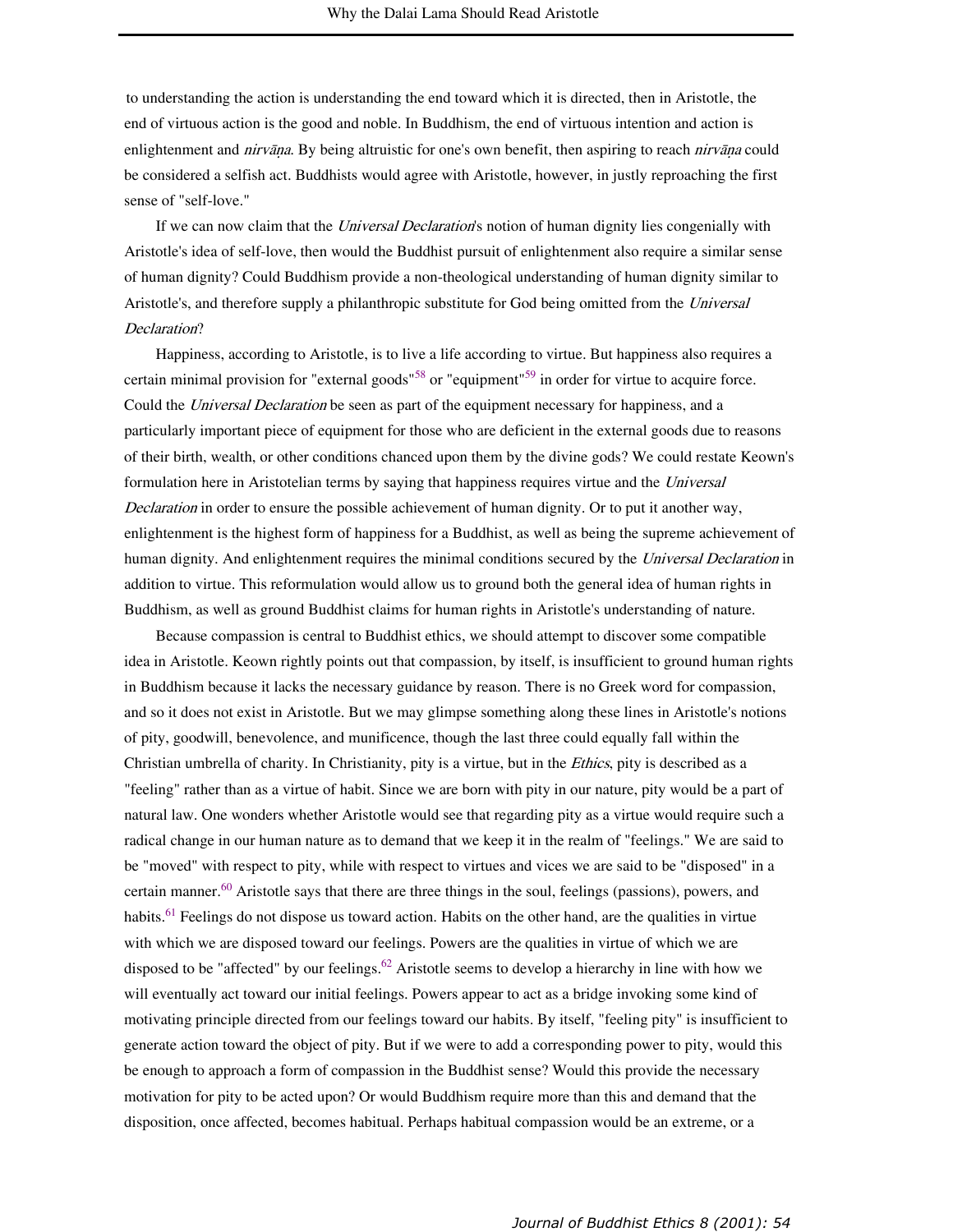standard for action, somewhat like the virtuous man in Aristotle's Ethics. Aristotle says that voluntary actions are praised and blamed, and involuntary actions are pardoned and pitied.<sup>63</sup> Involuntary actions arising from ignorance are pitied in Aristotle in much the same way as actions arising from ignorance and delusion should be met with compassion in Buddhism. It seems, at least from our general overview, that for the purpose of grounding Buddhist claims for human rights in natural law, generalizing Aristotle's feeling of pity into a virtue of compassion would not require such a radical change in our understanding of human nature. However, Aristotle does place a number of caveats on our doing so. In the Rhetoric, Aristotle describes pity as "a kind of pain, excited by the sight of evil, deadly, or painful, which befalls one who does not deserve it; an evil which one might expect to come upon himself or one of his friends, and when it seems near."<sup>64</sup>Aristotle appears to personalize the feeling of pity in the *Rhetoric*, and one wonders whether he does so due to the context in which this discussion takes place. That is, within the art of rhetoric, and more specifically, with the aim of teaching an orator the art of inducing pity from an audience. Would he maintain these same personalized and restrictive "feelings" for pity within the c ontext of a general discussion on ethics? In contrast, Buddhist compassion is directed even toward those who might "deserve" pain in some legal or karmic sense. In the Rhetoric, Aristotle says that not all people are capable of feeling pity, but only those who fall in between the two extremes of the wantonly insolent and those who are utterly ruined.<sup>65</sup> Aristotle's account of pity in the *Ethics*, however, appears to be more comprehensive. In the Ethics, Aristotle says that we are all born with pity and that pity is in our nature. In the Rhetoric, he says that the persons who men pity are those who they know, provided they are not too closely connected to them.<sup>66</sup>

Further, the nearness of the terrible makes men pity. Men also pity those who resemble them in age, character, habits, position, or family; for all such relations make a man more likely to think that their misfortune may befall them as well. For, in general, here also we may conclude that all that men fear in regard to themselves excites their pity when others are the victims.<sup>67</sup>

He then continues with an account of how to arouse pity and how to increase the feeling of pity in an audience. And in the Poetics, Aristotle discusses how a tragic poet may best imitate the actions that arouse fear and pity.<sup>68</sup> We should not forget these reasons for his account of pity in the *Rhetoric* and the *Poetics* because they are specifically geared toward that purpose. Just because Aristotle writes a specific account on how to induce pity from an audience, perhaps even philanthropic pity, by reducing it to a more personalized level, does not mean that Aristotle would be opposed to the possibility of a more general feeling, or virtue, of compassion. Would Aristotle reject the idea of compassion being a generalization of pity for a purpose very different to the improvement of one's oratory and poetry skills? Finally, if pity were linked with some motivating power to form the basis of compassion, then wouldn't this be agreeable to the idea in both Aristotle and Buddhism that virtue must be acted out and not merely contemplated or left at the level of "feelings"? This would certainly seem agreeable to Sulak Sivaraksa and other socially engaged Buddhists.

Like Aristotle, the Dalai Lama believes that it is not sufficient to merely contemplate the highest things, the means or insight for Buddhahood, in isolation. They must be put into action in order to allow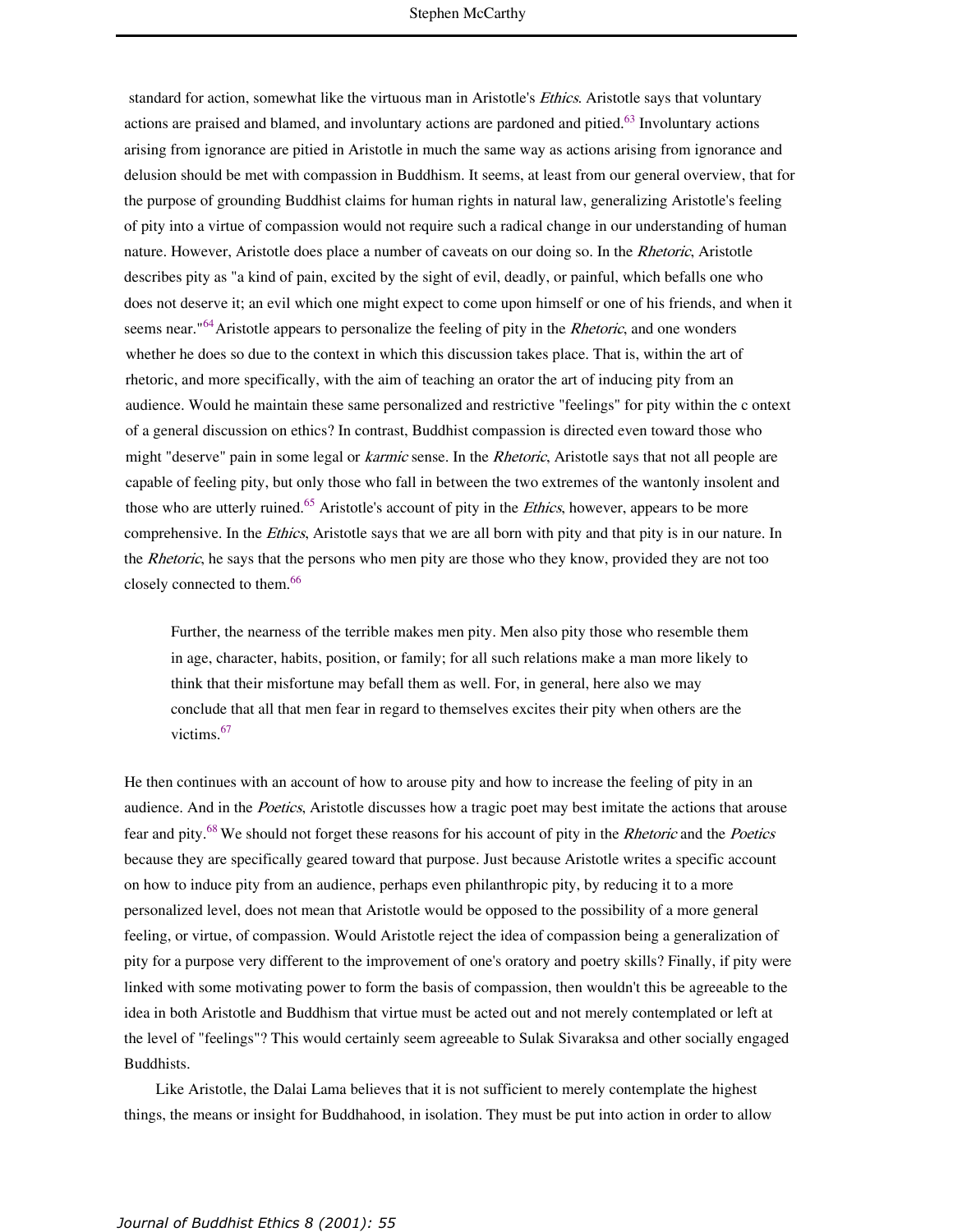one to break free from the cycle of samsara.

In order for the patient to get rid of the illness, he or she has to take the medicine. Just simply having medicine in a bottle will not help. Similarly, in order to free our minds from the chronic disease of delusions, we have to put the teachings into practice . . . someone suffering from the chronic disease of leprosy cannot get rid of it by taking medicine once or twice; it has to be taken continuously. In the same way, our minds have been under the constant grip of delusions since beginningless time. How can we expect to free them simply by undertaking practice once or twice? How can we expect to cure an illness by simply reading a medical text? $69$ 

### And,

If someone is only concerned with teaching and not practicing, there is no need to acquire a broad knowledge; but instead it would be more beneficial if people like that kept quiet. For a serious practitioner, both learning and contemplation are very important.<sup>70</sup>

### Aristotle uses the same example in Book 2 of the *Ethics*:

So it is well said that it is by doing what is just or temperate that a man becomes just or temperate, respectively; and no one who is to become good will become good unless he does good things. Yet most men do not do these; instead, they resort to merely talking about them and think that they are philosophizing and that by doing so they will become virtuous, thus behaving somewhat like patients who listen to their doctors attentively but do none of the things they are ordered to do. And just as these patients will not cure their body by behaving in this way, so those who philosophize in such a manner will not better their soul. 71

# And in Book 10:

with regard to virtue, to be sure, it is not enough to know what it is, but we should try to acquire it and use it or to become good in some other way [by compulsion].<sup>72</sup>

Because action seems to be central to both Buddhism's and Aristotle's understanding of virtue, then adding the requisite power to a feeling of pity in order to achieve a good or noble end would not fundamentally change the essence of Aristotle's virtue. It is very doubtful whether Aristotle would have rejected the idea of compassion on the one hand, while providing an account of pity and philanthropic friendship on the other. The law of karma requires one to think before one acts, because all beings exist in a state of flux, relative to each other. Aristotle classifies man as a political animal who must exercise prudence on each occasion in dealing with his fellows. If we concede that Aristotle's treatment of virtue is essentially nontheological, and that his idea of happiness is restricted to life in this world, then perhaps we can see some grounds for comparison with Buddhism lying at least at the level of actions toward other human beings.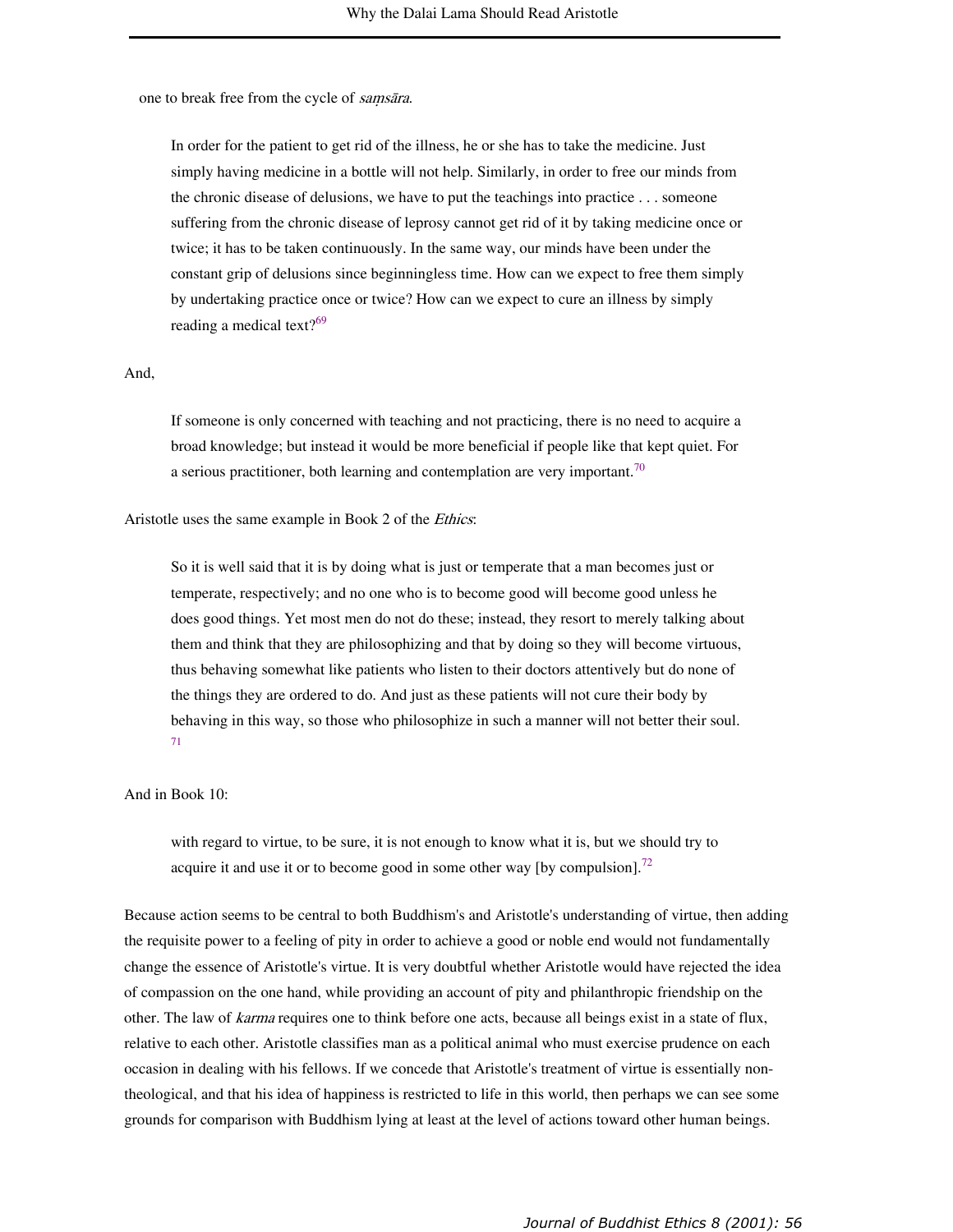## Conclusion

What seems to be apparent from this discussion is that there are enough general grounds for basing Buddhist claims for human rights within an Aristotelian conception of natural law. If we acknowledge that a certain amount of "minimal conditions" are necessary for human flourishing and for the possibility of a serious Buddhist practitioner achieving supreme human dignity in enlightenment, then the Universal Declaration acts as a vehicle for virtuous people intent on achieving happiness. By returning to Aristotle, we may avoid the need to construct a torturous interpretation of rights and duties in order to overcome the modern hurdle of Lockean rights. If the idea of human rights can be understood as being grounded in Aristotelian natural law, they may be accessible to all cultures and all religions, including the nontheological ones. Universal statements of universal principles can still be applied through Asian practices without losing their universal nature.

Establishing an ethical basis for grounding the idea of human rights in Aristotelian natural law allows socially engaged Buddhists to argue for political reform, freed from the Asian values rhetoric. The current leaders of the People's Republic of China (PRC) speak of the need for human responsibility from their citizens, rather than having them claim some vague and inappropriate Western notions of human rights. Human responsibility, in the eyes of the PRC, is akin to Lee Kuan Yew's Asian values of respect for the state, loyalty, law-abidingness, and orderliness. Interestingly, loyalty and law-abidingness are also cited by William Galston as being two liberal virtues instrumental to preserving liberal societies, and indeed all political communities.<sup>73</sup> It is not hard to see how such a "liberal virtue" could easily be adopted by authoritarian regimes. If we are going to examine the core virtues esteemed by liberal societies, authoritarian societies, or any society, then perhaps we should look toward the ends promoted by each society's set of virtues rather than become tangled in blind comparisons.

Whereas the leaders of the PRC speak of human responsibility to the State, the Dalai Lama talks of universal responsibility to all sentient beings. And whereas the end of Galston's modern liberal virtues seems to be the unfettered accumulation of wealth, Aristotle's end of action is the promotion of the good and noble things. So it would appear that the Dalai Lama's ends are more akin to Aristotle's, though his choice of words when referring to human rights seems to reflect a twofold struggle. Universal responsibility implies that human rights are indeed universal, and that human beings have duties as well as rights. These are not the narrowly defined duties to the State to be found in Asian values rhetoric, although some sense of the "liberal virtue" of law-abidingness would be implied, but are duties of compassion to all sentient beings. His choice of words reflects a struggle against the Asian governments who claim that human rights are Western ideas, and the political writers, politicians, and human rights advocates who place the notion of rights within the modern Lockean realm. In his same submission to the 1993 "United Nations World Conference on Human Rights," the Dalai Lama also draws attention away from the East-West dichotomy by opining about a North-South divide, where the majority of peoples living in the Northern hemisphere are the wealthy, the South poor. But this diversion is not altogether necessary. If the Dalai Lama were to read Aristotle, he could effectively bypass much of the Asian values rhetoric as well as the corruptive nature of modern, and personalized, Lockean rights. Then, as a Buddhist monk, he may lay his claims to the respect for universal human rights for Buddhist people around the world within Aristotelian natural law.

#### *Journal of Buddhist Ethics 8 (2001): 57*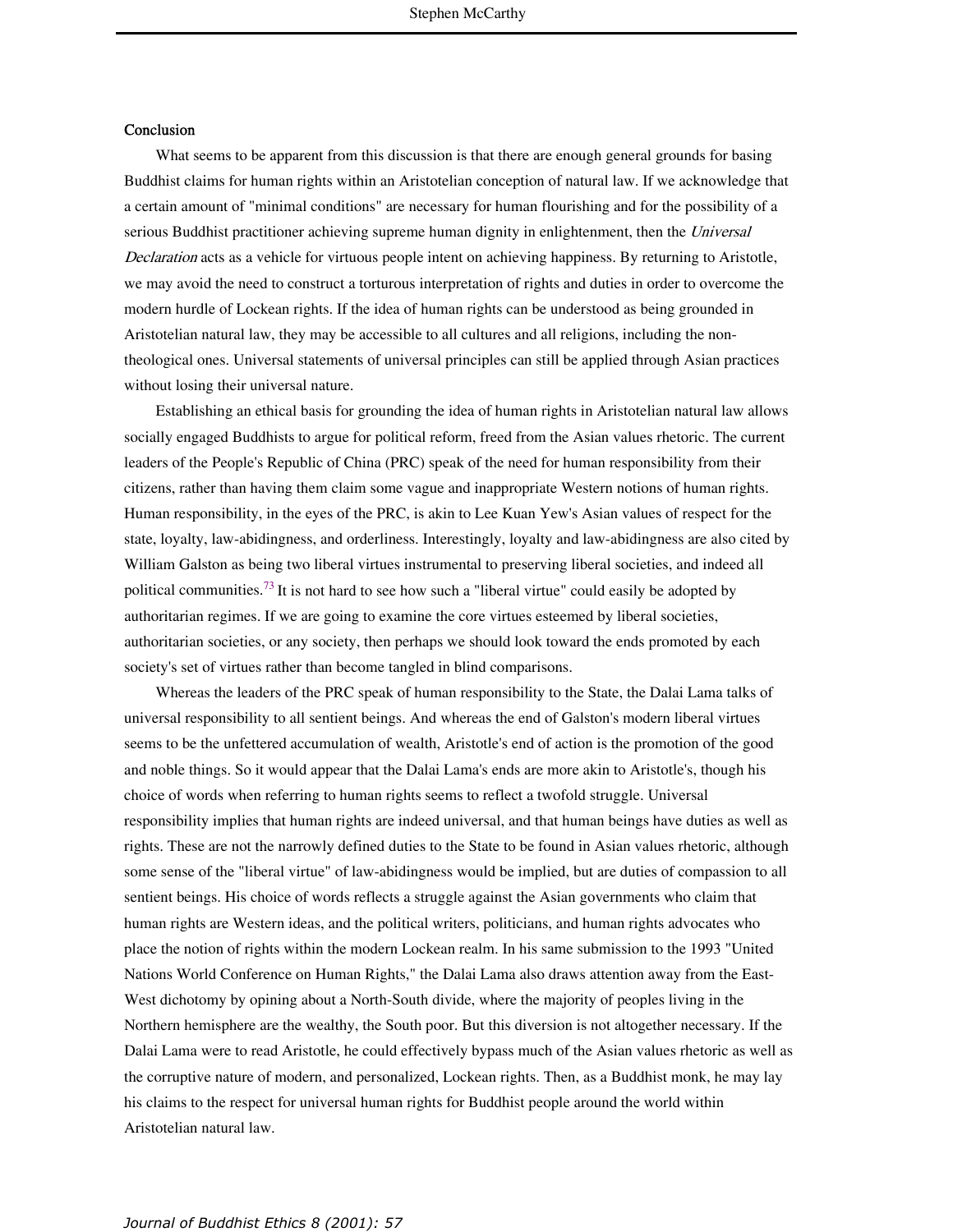# **Notes**

- $<sup>1</sup>$  Dalai Lama, *Human Rights and Universal Responsibility*, "United Nations World Conference on</sup> Human Rights," Vienna, 1993.
- <sup>2</sup> Perera, L. P. N., (1991), *Buddhism and Human Rights: A Buddhist Commentary on the Universal* Declaration of Human Rights. Columbo: Karunaratne and Sons.
- $3$  Keown, D., (1998), "Are There 'Human Rights' in Buddhism?", *Buddhism and Human Rights*, Keown, D., Prebish, C., Husted, W. (eds.), Curzon Press, London, p. 16.
- 4 Ibid., p. 18.
- $^5$  Ibid., p. 19.
- $6$  Ibid., p. 20.
- 7 Keown, Op cit., pp. 20-21.
- 8 Keown, Ibid., p. 33.
- 9 Keown, Ibid., p. 22.
- 10 Perera, Op cit., p. 24.
- <sup>11</sup> Article 1, *Universal Declaration of Human Rights*, United Nations, (1948).
- $12$  Keown, Op cit., p. 29.
- $13$  Ibid., p. 30.
- 14 Article 29.1, Universal Declaration of Human Rights (1948).
- $15$  Keown, Op cit., p. 31.
- <sup>16</sup> Garfield, J., (1998), "Human Rights and Compassion: Towards a Unified Moral Framework," Buddhism and Human Rights, Op cit., pp. 122-127.
- $17$  Ibid., p. 111.
- 18 Soraj Hongladoram, (1998), "Buddhism and Human Rights in the Thoughts of Sulak Sivaraksa and Phra Dhammapidok (Prayudh Prayutto)," Buddhism and Human Rights, Op cit., p. 105.

- 20 Ibid., pp. 106-107.
- <sup>21</sup> Strain, C., (1998), "Socially Engaged Buddhism's Contribution to the Transformation of Catholic Social Teachings on Human Rights," Buddhism and Human Rights, Op cit., pp. 165-166.
- 22 See Leo Strauss, (1950), Natural Right and History, University of Chicago Press, pp. 202-251.
- 23 Cho-Oon Khong, "Singapore," Political Legitimacy in Southeast Asia, Muthiah Alagappa (ed.), Stanford University Press, 1995, p. 125.
- 24 Ibid.
- $25$  Ibid
- 26 Ibid., p. 126.
- <sup>27</sup> Farred Zakara, "Culture Is Destiny: A Conversation with Lee Kuan Yew," *Foreign Affairs*, Vol. 73, No. 2, Mar.-Apr. 1994, p. 112.
- $28$  Ibid.

<sup>19</sup> Ibid., p. 106.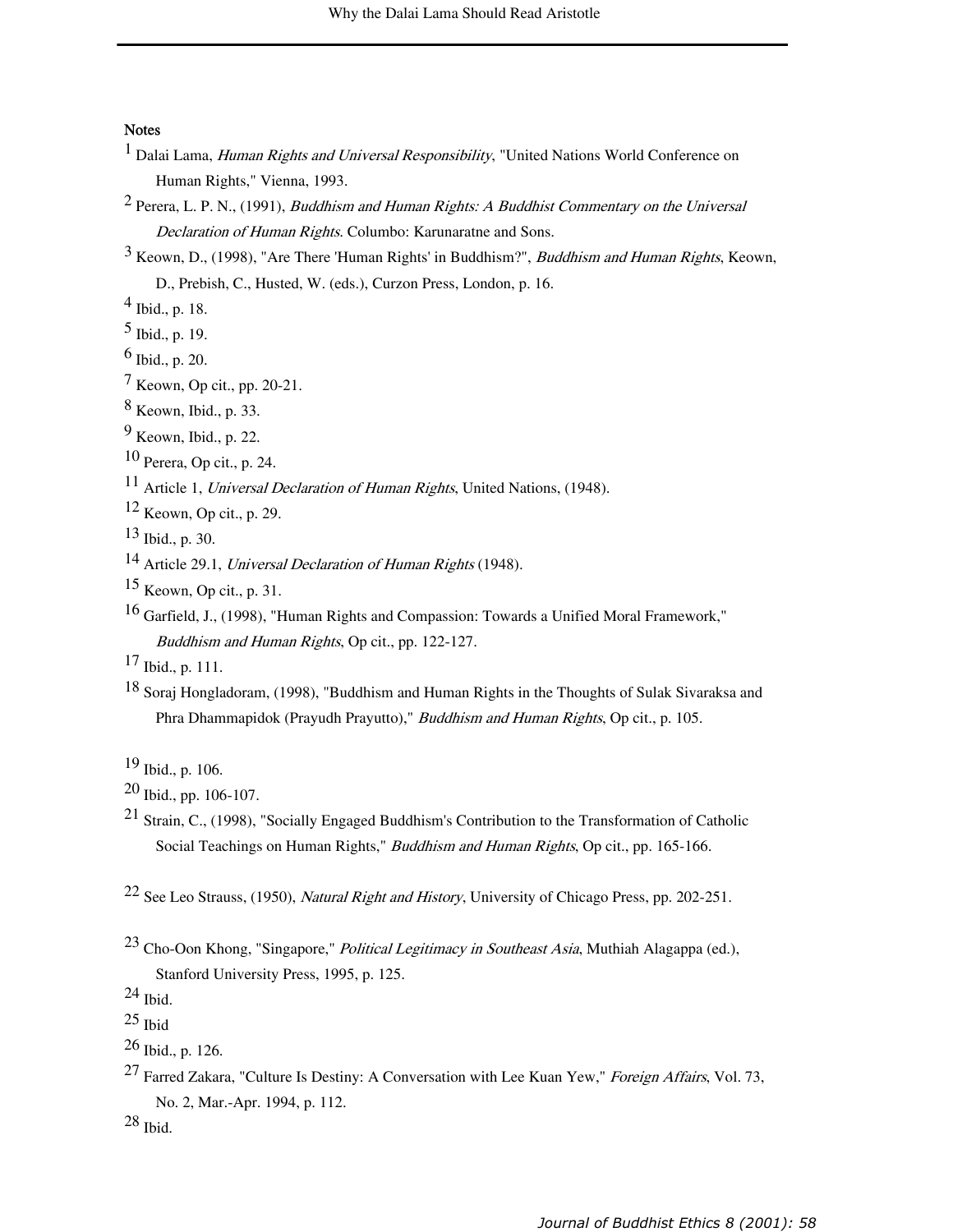Ibid.

Ibid., p. 111.

Ibid., p. 113.

- Ibid., p. 115.
- Huntington, Samuel P., (1993), "The Clash of Civilizations," Foreign Affairs, Summer.
- Universal Declaration of Human Rights (1948), United Nations, Article 16(3), (my emphasis added).
- 35 Chuan Leekpai, Opening Statement to the "World Conference on Human Rights, Regional Meeting for Asia," Bangkok, 29 March-2 April, 1993, United Nations, (my emphasis added).
- 36 Universal Declaration, Op cit., Article 29(1), (my emphasis added).
- Ibid., Article 29(2).
- Ibid., Articles 29(3) and 30.
- Aristotle, *Nicomachean Ethics* [*Ethics*], translated by Hippocrates G. Apostle, The Peripatetic Press, Iowa, (1984),1106a, 5-7.
- Ibid., 1106b, 22-24.
- Ibid., 1106b, 36-1107a, 7.
- Dalai Lama, (1995), *The Way to Freedom, Core Teachings of Tibetan Buddhism*, Harper Collins, p. 180.
- Aristotle, *Ethics*, 1140b, 5.
- Ibid., 1034b, 19-21.
- Ibid., 1034b, 228-30.
- 46 St. Thomas Aquinas, *Commentary on Aristotle's Nicomachean Ethics*, Dumb Ox Books, (1964), translated by C. Litzinger, 1016.
- 47 Ethics, 1137b, 13-14.
- Ibid., 1137b, 20-24.
- Article 16(3), Universal Declaration, (my emphasis added).
- Ethics, Op cit., 1155a, 19-21; 1161b, 5-7.
- Ibid., 1155a, 21-22.
- Ibid., 1161b, 6-8.
- 53 Ibid., 1135a, 5.
- 54 Dalai Lama, *Human Rights and Universal Responsibility*, (1993), "United Nations World Conference on Human Rights."
- Hans Kung and Karl-Josef Kuschel (Eds), (1993), A Global Ethic, The Declaration of the Parliament of the World's Religions, Continuum, New York.
- Ethics, Op cit., 1168b, 15-23.
- Ibid., 1168 b, 25-34.
- Ibid., 1099a, 32.
- Aristotle, The Politics, translated by Carnes Lord, University of Chicago Press, (1984), 1099a, 32.
- Aristotle, Ethics, Op cit., 1105b, 23-1106a, 6.
- Ibid., 1105b, 20-23.